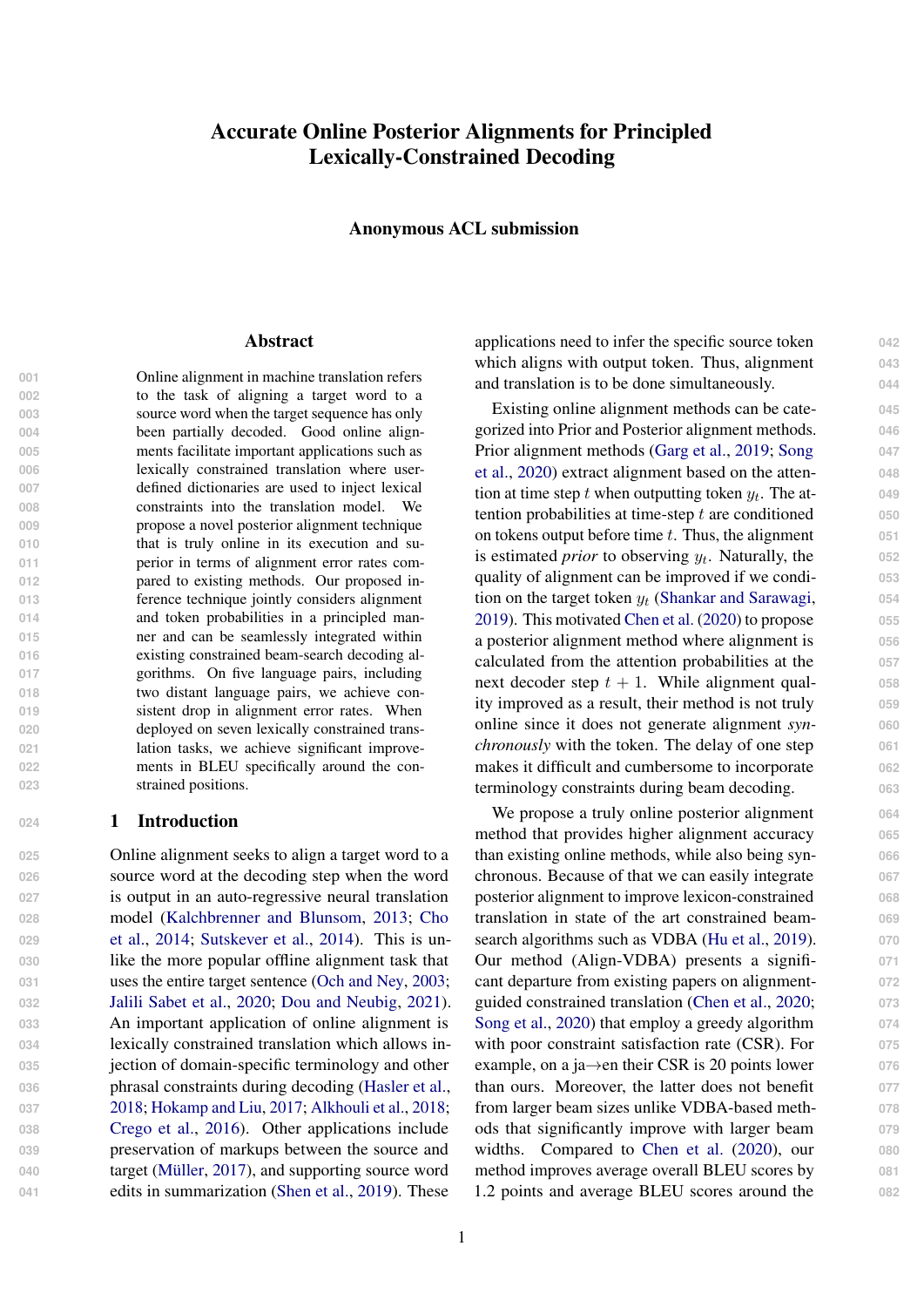constrained span by up to 9 points. In the evalua- tions performed in these earlier work, VDBA was not allocated the slightly higher beam size needed to pro-actively enforce constraints without com- promising BLEU. Compared to [Hu et al.](#page-8-8) [\(2019\)](#page-8-8) (VDBA), this paper's contributions include online alignments and their use in more fluent constraint placement and efficient allocation of beams.

#### **091** Contributions

- **092** A truly online posterior alignment method that **093** integrates into existing NMT sytems via a train-**094** able light-weight module.
- **195** Higher online alignment accuracy on five lan-**096** guage pairs including two distant language pairs **097** where we improve over the best existing in seven **098** out of ten translation models.
- **099** Principled method of modifying VDBA to in-**100** corporate posterior alignment probabilities in **101** lexically-constrained decoding. VDBA enforces **102** constraints ignoring source alignments, our **103** change (Align-VDBA), leads to more fluent con-**104** straint placement and significant BLEU increase **105** particularly for smaller beams.
- **106** Establishing that VDBA-based pro-active **107** constrained inference should be preferred **108** over prevailing greedy alignment-guided **109** inference [\(Chen et al.,](#page-8-9) [2021;](#page-8-9) [Song et al.,](#page-10-2) [2020\)](#page-10-2). **110** Further, VDBA and our Align-VDBA inference **111** with beam size 10 provide 1.2 BLEU increase **112** over these methods with the same beam size.

### **<sup>113</sup>** 2 Posterior Online Alignment

 Given a sentence  $x = x_1, \ldots, x_S$  in the source lan-115 guage and a sentence  $y = y_1, \dots, y_T$  in the target 116 language, an alignment A between the word strings is a subset of the Cartesian product of the word po- sitions [\(Brown et al.,](#page-8-10) [1993;](#page-8-10) [Och and Ney,](#page-9-1) [2003\)](#page-9-1):  $A \subseteq \{(s,t): s = 1, \ldots, S; t = 1, \ldots, T\}$  such that the aligned words can be considered transla- tions of each other. An online alignment at time-122 step t commits on alignment of the  $t<sup>th</sup>$  output token 123 conditioned only on x and  $y_{< t} = y_1, y_2, \ldots y_{t-1}$ . **Additionally, if token**  $y_t$  **is also available we call**  it a posterior online alignment. We seek to embed online alignment with existing NMT systems. We will first briefly describe the architecture of state of the art NMT systems. We will then elaborate on how alignments are computed from attention distributions in prior work and highlight some limi-tations, before describing our proposed approach.

### 2.1 Background **132**

Transformers [\(Vaswani et al.,](#page-10-4) [2017\)](#page-10-4) adopt the pop- **133** ular encoder-decoder paradigm used for sequence- **134** [t](#page-10-0)o-sequence modeling [\(Cho et al.,](#page-8-0) [2014;](#page-8-0) [Sutskever](#page-10-0) **135** [et al.,](#page-10-0) [2014;](#page-10-0) [Bahdanau et al.,](#page-8-11) [2015\)](#page-8-11). The en- **136** coder and decoder are both multi-layered networks **137** with each layer consisting of a multi-headed self- 138 attention and a feedforward module. The decoder **139** uses multi-headed attention to encoder states. We **140** elaborate on this mechanism next since it plays an **141** important role in alignments. **142**

#### 2.1.1 Decoder-Encoder Attention in NMTs **143**

. **145**

, **157**

(1) **161**

The encoder transforms the S input tokens into 144 a sequence of token representations  $\mathbf{H} \in \mathbb{R}^{S \times d}$ Each decoder layer (indexed by  $\ell \in \{1, \ldots, L\}$ ) 146 computes multi-head attention over H by aggregat- **147** ing outputs from a set of  $\eta$  independent attention **148** heads. The attention output from a single head **149**  $n \in \{1, \ldots, \eta\}$  in decoder layer  $\ell$  is computed 150 as follows. Let the output of the self-attention **151** sub-layer in decoder layer  $\ell$  at the  $t^{\text{th}}$  target to-<br>152 ken be denoted as  $g_t^{\ell}$ . Using three projection matrices  $\mathbf{W}_Q^{\ell,n}, \mathbf{W}_V^{\ell,n}, \mathbf{W}_K^{\ell,n} \in \mathbb{R}^{d \times d_n}$ , the query 154 vector  $\mathbf{q}_t^{\ell,n} \in \mathbb{R}^{1 \times d_n}$  and key and value matrices, 155  $\mathbf{K}^{\ell,n} \in \mathbb{R}^{S \times d_n}$  and  $\mathbf{V}^{\ell,n} \in \mathbb{R}^{S \times d_n}$ , are computed 156 using the following projections:  $\mathbf{q}^{\ell,n}_t = \mathbf{g}^{\ell}_t \mathbf{W}^{\ell,n}_Q$  $\mathbf{K}^{\ell,n} = \mathbf{H}\mathbf{W}_K^{\ell,n}$ , and  $\mathbf{V}^{\ell,n} = \mathbf{H}\mathbf{W}_V^{\ell,n}$ .<sup>[1](#page-1-0)</sup> These are 158 used to calculate the attention output from head  $n$ ,  $\qquad 159$  $\mathbf{Z}_t^{\ell,n} = P(\mathbf{a}_t^{\ell,n})$  $\mathcal{L}_t^{l,n}|\mathbf{x}, \mathbf{y}_{< t}) \mathbf{V}^{\ell,n}$ , where: **160** 

$$
P(\mathbf{a}_t^{\ell,n}|\mathbf{x}, \mathbf{y}_{
$$

For brevity, the conditioning on  $x, y_{\leq t}$  is dropped 162 and  $P(\mathbf{a}^{\ell,n}_t)$  $t_t^{\ell,n}$ ) is used to refer to  $P(\mathbf{a}_t^{\ell,n})$  $\mathbf{x}^{t,n}_{t}|\mathbf{x}, \mathbf{y}_{< t})$  in 163 the following sections. **164** 

Finally, the multi-head attention output is given 165 by  $[\mathbf{Z}_t^{\ell,1}]$  $t^{\ell,1}_{t},\ldots,\mathbf{Z}^{\ell,\eta}_{t}$  $\binom{\ell,\eta}{t}$  **WO** where [ ] denotes the **166** column-wise concatenation of matrices and  $W^O$  ∈ 167  $\mathbb{R}^{d \times d}$  is an output projection matrix. 168

#### 2.1.2 Alignments from Attention **169**

Several prior work have proposed to extract 170 word alignments from the above attention prob- **171** abilities. For example [Garg et al.](#page-8-6) [\(2019\)](#page-8-6) pro- **172** pose a simple method called NAIVEATT that **173** aligns a source word to the  $t<sup>th</sup>$  target token using  $174$ 

<span id="page-1-0"></span> $\frac{1}{n}d_n$  is typically set to  $\frac{d}{n}$  so that a multi-head attention layer does not introduce more parameters compared to a single head attention layer.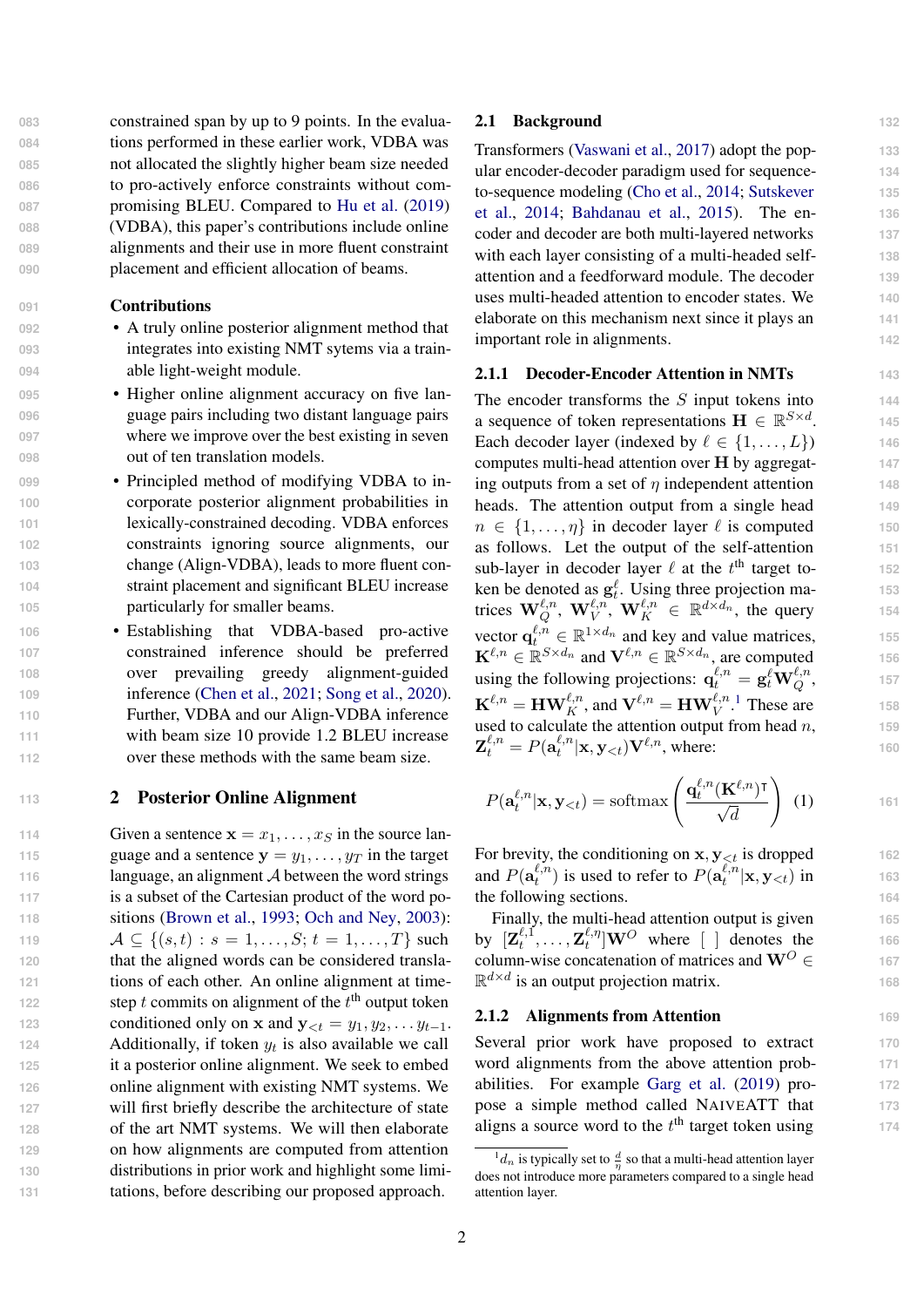$\operatorname{argmax}_j \frac{1}{n}$ η  $\sum$ η <sup>1</sup> $n=1$ <br>176 the source tokens. In NAIVEATT, we note that the 175  $\arg \max_j \frac{1}{n} \sum P(a_{t,j}^{\ell,n} | \mathbf{x}, \mathbf{y}_{ where j indexes$ 177 **attention probabilities**  $P(a_{t,j}^{\ell,n} | \mathbf{x}, \mathbf{y}_{< t})$  at decoding 178 **step t are not conditioned on the current output to-**179 **ken**  $y_t$ **. Alignment quality would benefit from con-**180 ditioning on  $y_t$  as well. This observation prompted 181 **[Chen et al.](#page-8-7)** [\(2020\)](#page-8-7) to extract alignment of token  $y_t$ 182 **using attention**  $P(a_{t,j}^{\ell,n} | \mathbf{x}, \mathbf{y}_{\leq t})$  computed at time 183 step  $t + 1$ . The asynchronicity inherent to this shift-**184** by-one approach (SHIFTATT) makes it difficult **185** and more computationally expensive to incorporate **186** lexical constraints during beam decoding.

## **187** 2.2 Our Proposed Method: POSTALN

 We propose POSTALN that produces posterior alignments synchronously with the output tokens, while being more computationally efficient com- pared to previous approaches like SHIFTATT. We incorporate a lightweight alignment module to con- vert prior attention to posterior alignments in the 94 same decoding step as the output. Figure 1 illus- trates how this alignment module fits within the standard Transformer architecture.

 The alignment module is placed at the penulti- mate decoder layer  $\ell = L - 1$  and takes as input<br>199 1) the encoder output **H** 2) the output of the self-1) the encoder output  $H$ , 2) the output of the self-**attention sub-layer of decoder layer**  $\ell$ **,**  $g_t^{\ell}$  **and, 3)** 201 the embedding of the decoded token  $e(y_t)$ . Like in standard attention it projects H to obtain a key matrix, but to obtain the query matrix it uses both **decoder state**  $\mathbf{g}_t^{\ell}$  **(that summarizes**  $\mathbf{y}_{< t}$ **) and**  $\mathbf{e}(y_t)$ to compute the posterior alignment  $P(\mathbf{a}^{\text{post}}_t)$ **b** to compute the posterior alignment  $P(\mathbf{a}^{\text{post}}_t)$  as:

206 
$$
P(\mathbf{a}_t^{\text{post}}) = \frac{1}{\eta} \sum_{n=1}^{\eta} \text{softmax}\left(\frac{\mathbf{q}_{t,\text{post}}^n(\mathbf{K}_{\text{post}}^n)^\mathsf{T}}{\sqrt{d}}\right),
$$
  
207 
$$
\mathbf{q}_{t,\text{post}}^n = [\mathbf{g}_t^{\ell}, \mathbf{e}(y_t)] \mathbf{W}_{Q,\text{post}}^n, \mathbf{K}_{\text{post}}^n = \mathbf{H} \mathbf{W}_{K,\text{post}}^n
$$

208 **Here**  $\mathbf{W}_{Q,\text{post}}^n \in \mathbb{R}^{2d \times d_n}$  and  $\mathbf{W}_{K,\text{post}}^n \in \mathbb{R}^{d \times d_n}$ .

 This computation is synchronous with produc- $\qquad$  ing the target token  $y_t$ , thus making it compatible with beam search decoding (as elaborated further in Section [3\)](#page-2-1). It also accrues minimal computational overhead since  $P(\mathbf{a}^{\text{post}}_t)$ **i** tional overhead since  $P(\mathbf{a}^{\text{post}}_t)$  is defined using **H** 214 and  $g_t^{L-1}$ , that are both already cached during a standard decoding pass. Note that if the query vec-**tor**  $\mathbf{q}_{t, \text{post}}^n$  is computed using only  $\mathbf{g}_t^{L-1}$ , without 217 concatenating  $e(y_t)$ , then we get prior alignments that we refer to as PRIORATT. In our experiments, we explicitly compare PRIORATT with POSTALN 220 to show the benefits of using  $y_t$  in deriving align-

<span id="page-2-0"></span>

Figure 1: Our alignment module is an encoderdecoder attention sub-layer, similar to the existing cross-attention sub-layer. It takes as inputs the encoder output  $H$  as the key, and the concatenation of the output of the previous self-attention layer  $g_t^{\ell}$  and the currently decoded token  $y_t$  as the query, and outputs posterior alignment probabilities  $\mathbf{a}_t^{\text{post}}$ .

ments while keeping the rest of the architecture **221 intact.** 222

Training Our posterior alignment sub-layer is **223** trained using alignment supervision, while freez- **224** ing the rest of the translation model parameters. **225** Specifically, we train a total of  $3d^2$  additional pa-  $226$ rameters across the matrices  $\mathbf{W}_{K, \text{post}}^n$  and  $\mathbf{W}_{Q, \text{post}}^n$ . 227 Since gold alignments are very tedious and expen- **228** sive to create for large training datasets, alignment **229** labels are typically obtained using existing tech- **230** niques. We use bidirectional symmetrized SHIF- **231** TATT alignments, denoted by  $S_{i,j}$  that refers to an  $232$ alignment between the  $i<sup>th</sup>$  target word and the j source word, as reference labels to train our align- **234** [m](#page-8-6)ent sub-layer. Then the objective (following [Garg](#page-8-6) **235** [et al.](#page-8-6) [\(2019\)](#page-8-6)) can be defined as: **236**

$$
\max_{\mathbf{W}_{Q,\text{post}}^n, \mathbf{W}_{K,\text{post}}^n} \frac{1}{T} \sum_{i=1}^T \sum_{j=1}^S S_{i,j} \log \left(P(a_{i,j}^{\text{post}}|\mathbf{x}, \mathbf{y}_{\leq i})\right)
$$

th **<sup>233</sup>**

**237**

Next, we demonstrate the role of posterior online **238** alignments on an important downstream task. **239**

#### <span id="page-2-1"></span>3 Lexicon Constrained Translation **<sup>240</sup>**

In the lexicon constrained translation task, for **241** each to-be-translated sentence x, we are given a **242** set of source text spans and the corresponding **243** target tokens in the translation. A constraint  $C_i$  244 comprises a pair  $(\mathcal{C}^x_j, \mathcal{C}^y_j)$  $(y_j^y)$  where  $C_j^x = (p_j, p_j + 245)$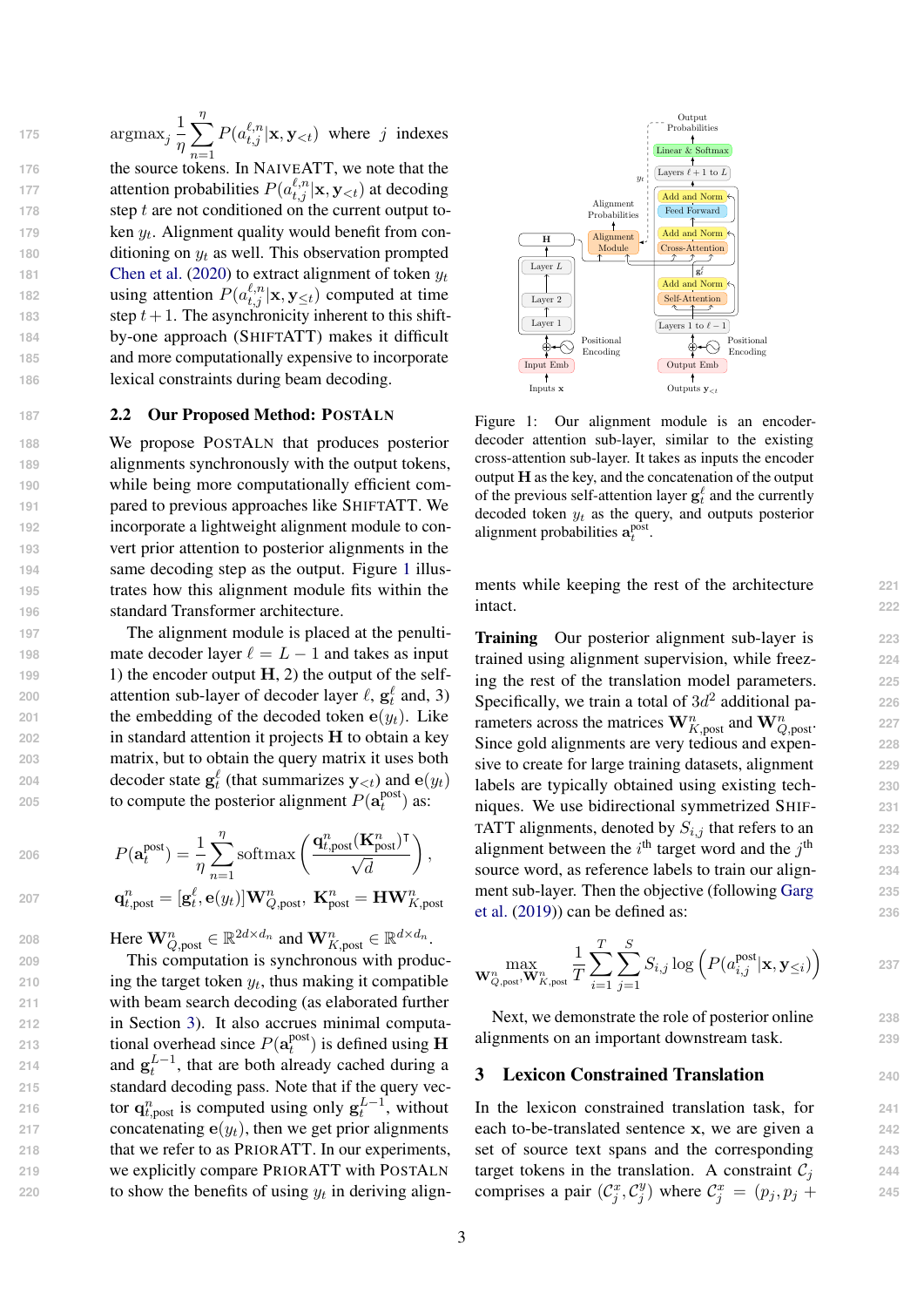246 1 . . . ,  $p_j + \ell_j$  indicates input token positions, and  $\mathcal{C}^y_j \ = \ (y^j_1$  $j\overline{j},y_2^j$  $\mathcal{C}_j^y = (y_1^j, y_2^j \dots, y_{m_j}^j)$  denote target tokens that **are translations of the input tokens**  $x_{p_j} \dots x_{p_j+\ell_j}$ . For the output tokens we do not know their po- sitions in the target sentence. The different con- straints are non-overlapping and each is expected to be used exactly once. The goal is to translate the given sentence x and satisfy as many constraints 254 in  $C = \bigcup_j C_j$  as possible while ensuring fluent and correct translations. Since the constraints do not specify target token position, it is natural to use online alignments to guide when a particular constraint is to be enforced.

### <span id="page-3-1"></span>**259** 3.1 Background: Constrained Decoding

 Existing inference algorithms for incorporating lex- icon constraints differ in how pro-actively they en- force the constraints. A passive method is used in [Song et al.](#page-10-2) [\(2020\)](#page-10-2) where constraints are enforced only when the prior alignment is at a constrained source span. Specifically, if at decoding step t,  $i = \operatorname{argmax}_{i'} P(a_{t,i'})$  is present in some constraint  $\mathcal{C}_j^x$ , the output token is fixed to the first token  $y_1^j$ 1 from  $\mathcal{C}_j^y$ **holds** from  $\mathcal{C}_j^y$ . Otherwise, the decoding proceeds as 269 usual. Also, if the translation of a constraint  $C_j$  has started, the same is completed  $(y_2^j)$ **started, the same is completed**  $(y_2^j$  through  $y_{m_j}^j$ ) for 271 the next  $m_j - 1$  decoding steps before resuming<br>272 unconstrained beam search. The pseudocode for unconstrained beam search. The pseudocode for this method is provided in Appendix [G.](#page-12-0)

**267**

 For the posterior alignment methods of [Chen](#page-8-7) [et al.](#page-8-7) [\(2020\)](#page-8-7) this leads to a rather cumbersome in- ference [\(Chen et al.,](#page-8-9) [2021\)](#page-8-9). First, at step t they pre-277 dict a token  $\hat{y}_t$ , then start decoding step  $t + 1$  with  $\hat{y}_t$  as input to compute the posterior alignment from attention at step  $t + 1$ . If the maximum alignment 280 is to the constrained source span  $C_j^x$  they *revise* the output token to be  $y_1^j$  $j\atop 1$  from  $\mathcal{C}^y_j$ **but output token to be**  $y_1^j$  **from**  $\mathcal{C}_j^y$ **, but the output score** for further beam-search continues to be of  $\hat{y}_t$ . In this process both the posterior alignment and token probabilities are misrepresented since they are both based on  $\hat{y}_t$  instead of the finally output token  $y_1^j$ **based on**  $\hat{y}_t$  instead of the finally output token  $y_1^j$ . 286 The decoding step at  $t + 1$  needs to be restarted after the revision. The overall algorithm continues to be normal beam-search, which implies that the constraints are not enforced pro-actively.

 Many prior methods have proposed more pro- active methods of enforcing constraints, including the Grid Beam Search (GBA, [Hokamp and Liu](#page-8-3) [\(2017\)](#page-8-3)), Dynamic Beam Allocation (DBA, [Post](#page-9-4) [and Vilar](#page-9-4) [\(2018\)](#page-9-4)) and Vectorized Dynamic Beam Allocation (VDBA, [Hu et al.](#page-8-8) [\(2019\)](#page-8-8)). The latest

of these, VDBA, is efficient and available in pub- **296** lic NMT systems [\(Ott et al.,](#page-9-5) [2019;](#page-9-5) [Hieber et al.,](#page-8-12) **297** [2020\)](#page-8-12). Here multiple *banks*, each corresponding to **298** a particular number of completed constraints, are **299** maintained. At each decoding step, a hypothesis **300** can either start a new constraint and move to a new **301** bank or continue in the same bank (either by not **302** starting a constraint or progressing on a constraint **303** mid-completion). This allows them to achieve near **304** 100% enforcement. However, VDBA enforces the **305** constraints by considering only the target tokens **306** of the lexicon and totally ignores the alignment of **307** these tokens to the source span. This could lead **308** to constraints being placed at unnatural locations **309** leading to loss of fluency. Examples appears in **310** Table [4](#page-7-0) where we find that VDBA just attaches the **311** constrained tokens at the end of the sentence. **312**

#### 3.2 Our Proposal: Align-VDBA **313**

We modify VDBA with alignment probabilities to 314 better guide constraint placement. The score of a **315** constrained token is now the joint probability of **316** the token, and the probability of the token being **317** aligned with the corresponding constrained source **318** span. Formally, if the current token  $y_t$  is a part of  $319$ the j<sup>th</sup> constraint *i.e.*  $y_t \in C_j^y$ , the generation prob- 320 ability of  $y_t$ ,  $P(y_t|\mathbf{x}, \mathbf{y}_{< t})$  is scaled by multiplying 321 with the alignment probabilities of  $y_t$  with  $\mathcal{C}^x_j$ , the  $\qquad \qquad$  322 source span for constraint *i*. Thus, the updated 323 probability is given by:  $324$ 

<span id="page-3-0"></span>
$$
\frac{P(y_t, C_j^x | \mathbf{x}, \mathbf{y}_{< t})}{\text{Joint Prob}} = \frac{P(y_t | \mathbf{x}, \mathbf{y}_{< t})}{\text{Token Prob}} \underbrace{\sum_{r \in C_j^x} P(a_{t,r}^{\text{post}} | \mathbf{x}, \mathbf{y}_{< t})}_{\text{Src Align. Prob.}} \tag{2}
$$

 $P(y_t, C_j^x | \mathbf{x}, \mathbf{y}_{< t})$  denotes the joint probability of 326 outputting the constrained token and the align- **327** ment being on the corresponding source span. **328** Since the supervision for the alignment proba- **329** bilities was noisy, we found it useful to recali- **330** brate the alignment distribution using a temper- **331** ature scale T, so that the recalibrated probability is **332**  $\propto \Pr(a_{t,r}^{\text{post}} | \mathbf{x}, \mathbf{y}_{\leq t})^{\frac{1}{T}}$ . We used  $T = 2$  i.e., square- 333 root of the alignment probability. **334**

Align-VDBA uses posterior alignment probabil- **335** ities to also improve the efficiency of DBA. Cur- **336** rently, DBA attempts beam allocation for each un- **337** met constraint since it has no way to discriminate. **338** In Align-VDBA we allocate only when the align- **339** ment probability is greater than a threshold. When  $340$ the beam size is small (say 5) this yields higher **341** accuracy due to more efficient beam utilization. **342**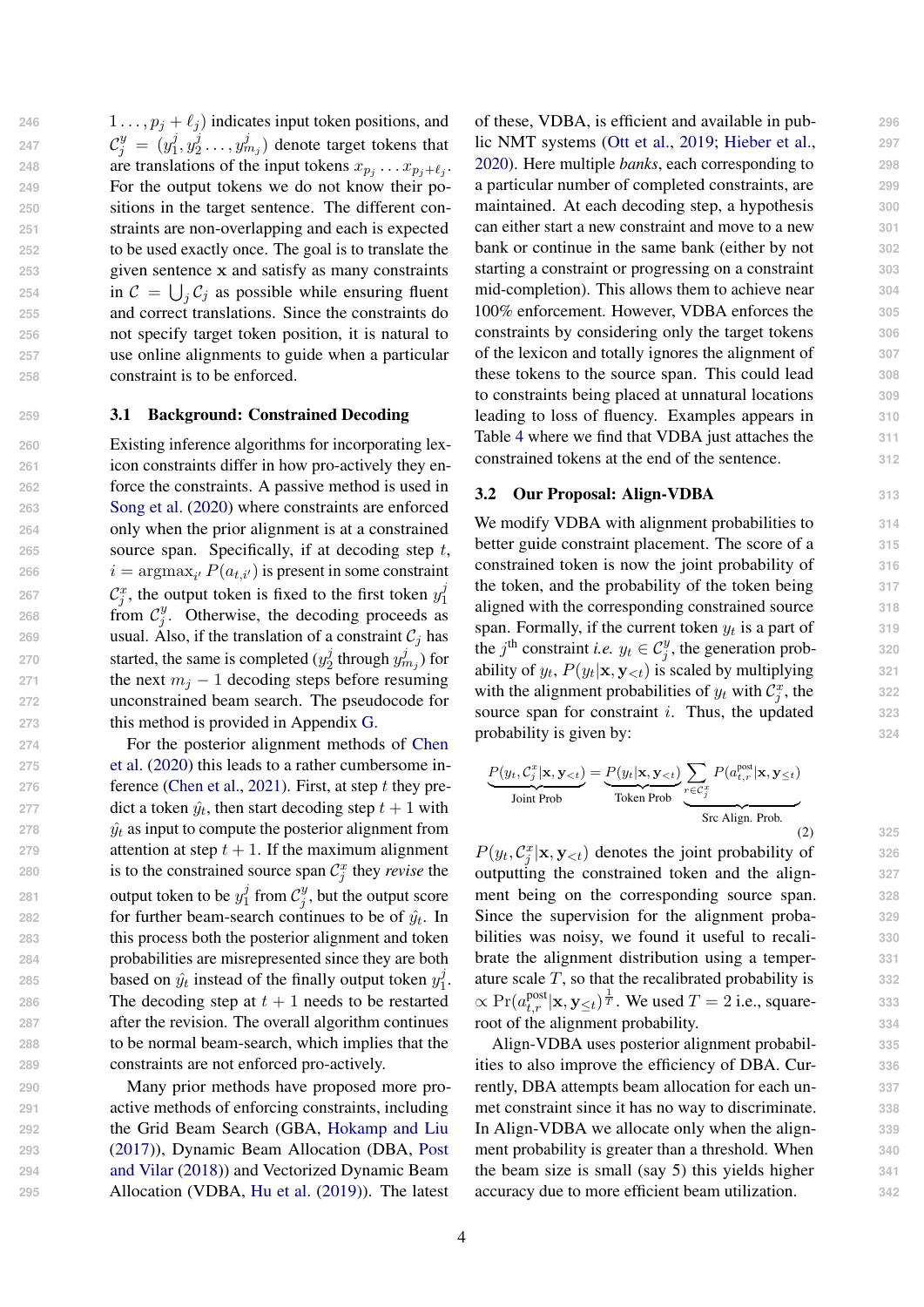<span id="page-4-0"></span>

|     | 1: <b>Inputs</b> beam: K hypothesis in beam, scores: $K \times  V_T $ matrix of scores where scores $[k, y]$ denotes the score of $k^{\text{th}}$ |                                                 |
|-----|---------------------------------------------------------------------------------------------------------------------------------------------------|-------------------------------------------------|
|     | hypothesis extended with token y at this step, constraints: $\{(C_i^x, C_i^y)\}$                                                                  |                                                 |
|     | 2: candidates $\leftarrow$ [ $(k, y, \text{scores} [k, y], \text{beam} [k].$ constraints.add $(y)$ ] for $k, y$ in ARGMAX_K(scores)               |                                                 |
|     | 3: for $1 \le k \le K$ do                                                                                                                         | $\triangleright$ Go over current beam           |
| 4:  | for all $y \in V_T$ that are unmet constraints for beam[k] do                                                                                     | $\triangleright$ Expand new constraints         |
| 5:  | alignProb $\leftarrow \Sigma_{\text{constraint xs}(y)}$ POSTALN $(k, y)$                                                                          | $\triangleright$ Modification in blue (Eqn (2)) |
| 6:  | <b>if</b> alignProb > threshold $(= 0.1)$ then                                                                                                    |                                                 |
| 7:  | candidates.append( $(k, y, \text{scores}[k, y] \times \text{alignProb})$ , beam[k].constraints.add(y)))                                           |                                                 |
| 8:  | candidates.append( $(k, y, \text{scores}[k, y], \text{beam}[k].\text{constraints}$ .add(y)))                                                      | $\triangleright$ Original DBA Alg.              |
| 9:  | $w = ARGMAX(scores[k, :])$                                                                                                                        |                                                 |
| 10: | candidates.append( $(k, w, \text{scores}[k, w], \text{beam}[k].$ constraints.add $(w)$ ))                                                         | $\triangleright$ Best single word               |
|     | 11: newBeam $\leftarrow$ ALLOCATE(candidates, K)                                                                                                  |                                                 |

 We present the pseudocode of our modification (steps [5,](#page-4-0) [6](#page-4-0) and [7,](#page-4-0) in blue) to DBA in Algorithm [1.](#page-4-0) Other details of the algorithm including the han- dling of constraints and the allocation steps (step [11\)](#page-4-0) are involved and we refer the reader to [Post](#page-9-4) [and Vilar](#page-9-4) [\(2018\)](#page-9-4) and [Hu et al.](#page-8-8) [\(2019\)](#page-8-8) to understand these details. The point of this code is to show that our proposed posterior alignment method can be easily incorporated into these algorithms so as to provide a more principled scoring of constrained hypothesis in a beam than the ad hoc revision-based method of [Chen et al.](#page-8-9) [\(2021\)](#page-8-9). Additionally, pos- terior alignments lead to better placement of con-straints than in the original VDBA algorithm.

#### **<sup>357</sup>** 4 Experiments

 We first compare our proposed posterior online alignment method on quality of alignment against existing methods in Section [4.2,](#page-4-1) and in Section [4.3,](#page-5-0) we demonstrate the impact of the improved align-ment on the lexicon-constrained translation task.

#### **363** 4.1 Setup

 We deploy the fairseq toolkit [\(Ott et al.,](#page-9-5) [2019\)](#page-9-5) and use transformer\_iwslt\_de\_en pre- configured model for all our experiments. Other configuration parameters include: Adam optimizer 368 with  $\beta_1 = 0.9, \ \beta_2 = 0.98$ , a learning rate of 5e–4 with 4000 warm-up steps, an inverse square root schedule, weight decay of 1e−4, label smoothing of 0.1, 0.3 probability dropout and a batch size of 4500 tokens. The transformer models are trained for 50,000 iterations. Then, the alignment module is trained for 10,000 iterations, keeping the other model parameters fixed. A joint byte pair encoding (BPE) is learned for the source and the target lan- guages with 10k merge operation [\(Sennrich et al.,](#page-9-6) [2016\)](#page-9-6) using subword-nmt.

**379** All experiments were done on a single 11GB

<span id="page-4-2"></span>

|            | de-en |      | en-fr ro-en en-hi ja-en |      |       |
|------------|-------|------|-------------------------|------|-------|
| Training   | 1.9M  | 1.1M | 0.5M                    | 1.6M | 0.3M  |
| Validation | 994   | 1000 | 999                     | 25   | -1166 |
| Test       | 508   | 447  | 248                     | 140  | 1235  |

Table 1: Number of sentence pairs for the five datasets used. Note that gold alignments are available only for a handful of sentence pairs in the test set.

Nvidia GeForce RTX 2080 Ti GPU on a machine **380** with 64 core Intel Xeon CPU and 755 GB memory. **381** The vanilla Transformer models take between 15 **382** to 20 hours to train for different datasets. Starting **383** from the alignments extracted from these models, **384** the POSTALN alignment module trains in about 3 **385** to 6 hours depending on the dataset. **386**

#### <span id="page-4-1"></span>4.2 Alignment Task **387**

We evaluate online alignments on ten translation **388** tasks spanning five language pairs. Three of these **389** are popular in alignment papers [\(Zenkel et al.,](#page-10-5) **390** [2019\)](#page-10-5): German-English (de-en), English-French **391** (en-fr), Romanian-English (ro-en). These are all **392** European languages that follow the same subject- **393** verb-object (SVO) ordering. We also present re- **394** sults on two distant language pairs, English-Hindi **395** (en-hi) and English-Japanese (ja-en), that follow a **396** SOV word order which is different from the SVO **397** word order of English. Data statistics are shown in **398** Table [1](#page-4-2) and details are in Appendix [C.](#page-11-0) 399

Evaluation Method: For evaluating alignment **400** performance, it is necessary that the target sentence **401** is exactly the same as for which the gold alignments **402** are provided. Thus, for the alignment experiments, **403** we force the output token to be from the gold tar-  $404$ get and only infer the alignment. We then report **405** the Alignment Error Rate (AER) [\(Och and Ney,](#page-9-7) **406** [2000\)](#page-9-7) between the gold alignments and the pre- **407** dicted alignments for different methods. Though **408**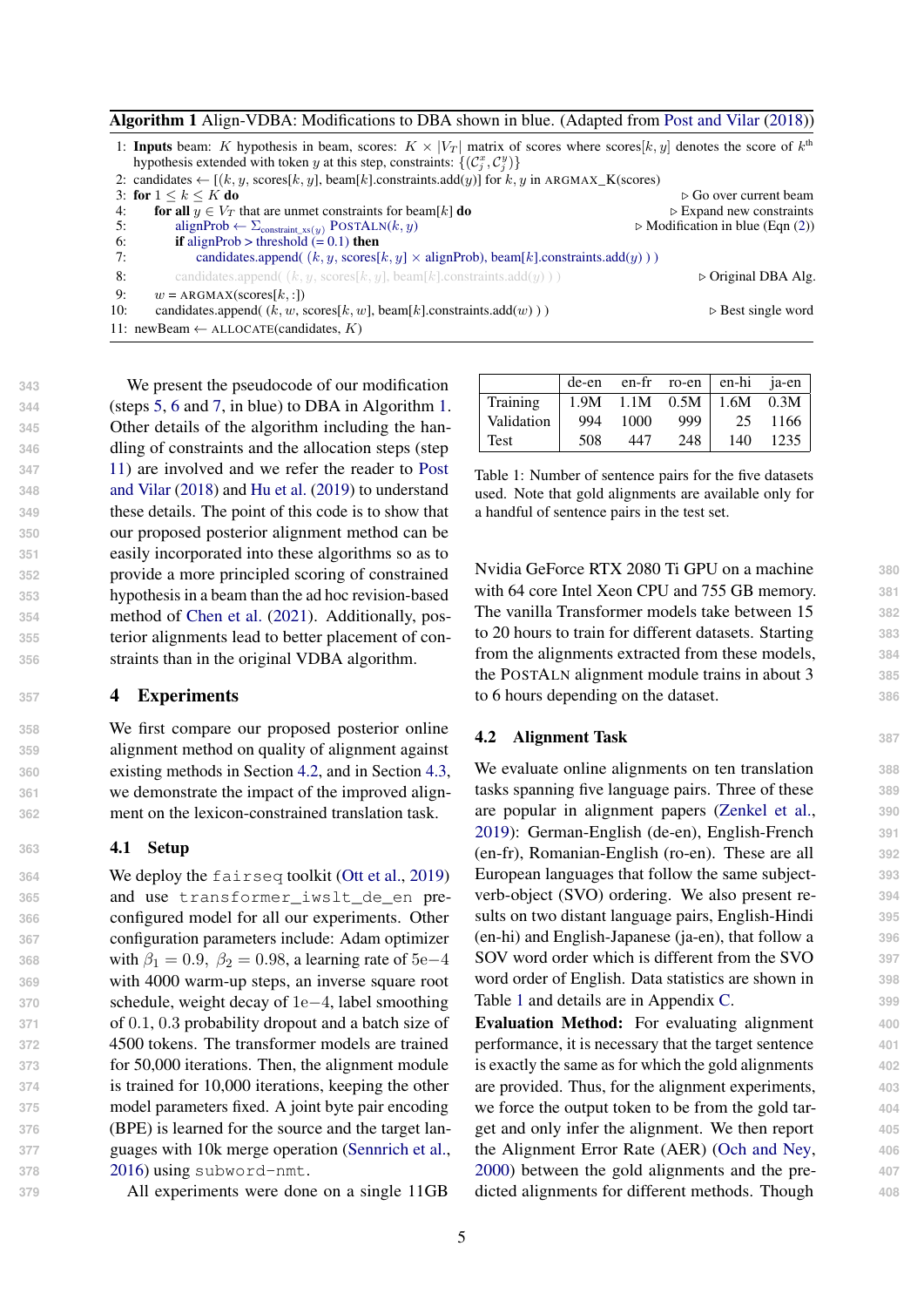<span id="page-5-1"></span>

|                                         | $\sim$ $\circ$ $\circ$ $\circ$ $\circ$ |                     | de-en               |                     | en-fr                   |                     | ro-en               |                     | en-hi               |                     | $ia-en$              |
|-----------------------------------------|----------------------------------------|---------------------|---------------------|---------------------|-------------------------|---------------------|---------------------|---------------------|---------------------|---------------------|----------------------|
| Method                                  |                                        | $de \rightarrow en$ | $en \rightarrow de$ | $en \rightarrow fr$ | $fr{\rightarrow}en$     | $ro \rightarrow en$ | $en \rightarrow ro$ | $en \rightarrow hi$ | $hi \rightarrow en$ | $1a \rightarrow en$ | $en \rightarrow i a$ |
| <b>Statistical Methods (Not Online)</b> |                                        |                     |                     |                     |                         |                     |                     |                     |                     |                     |                      |
| $GLA++ (Och and Ney, 2003)$             | End                                    | 18.9                | 19.7                | 7.3                 | 7.0                     | 27.6                | 28.3                | 35.9                | 36.4                | 41.8                | 39.0                 |
| FastAlign (Dyer et al., 2013)           | End                                    | 28.4                | 32.0                | 16.4                | 15.9                    | 33.8                | 35.5                |                     |                     |                     |                      |
| No Alignment Training                   |                                        |                     |                     |                     |                         |                     |                     |                     |                     |                     |                      |
| NAIVEATT (Garg et al., 2019)            | $\Omega$                               | 32.4                | 40.0                | 24.0                | 31.2                    | 37.3                | 33.2                | 49.1                | 53.8                | 62.2                | 63.5                 |
| SHIFTATT (Chen et al., 2020)            | $+1$                                   | 20.0                | 22.9                | 14.7                | 20.4                    | 26.9                | 27.4                | 35.3                | 38.6                | 53.6                | 48.6                 |
|                                         |                                        |                     |                     |                     | With Alignment Training |                     |                     |                     |                     |                     |                      |
| <b>PRIORATT</b>                         | $\Omega$                               | 23.4                | 25.8                | 14.0                | 16.6                    | 29.3                | 27.2                | 36.4                | 35.1                | 52.7                | 50.9                 |
| SHIFTAET (Chen et al., 2020)            | $+1$                                   | 15.8                | 19.5                | 10.3                | 10.4                    | 22.4                | 23.7                | 29.3                | 29.3                | 42.5                | 41.9                 |
| POSTALN [Ours]                          | $\mathbf{0}$                           | 15.5                | 19.5                | 9.9                 | 10.4                    | 21.8                | 23.2                | 28.7                | 28.9                | 41.2                | 42.2                 |

Table 2: AER for de-en, en-fr, ro-en, en-hi, ja-en language pairs. "Delay" indicates the decoding step at which the alignment of the target token is available. NAIVEATT, PRIORATT and POSTALN are truly online and output alignment at the same time step (delay=0), while SHIFTATT and SHIFTAET output one decoding step later.

**409** our focus is online alignment, for comparison to **410** previous works, we also report results on bidirec-**411** tional symmetrized alignments in Appendix [D.](#page-11-1)

 Methods compared: We compare our method with both existing statistical alignment models, namely GIZA++ [\(Och and Ney,](#page-9-1) [2003\)](#page-9-1) and FastAl- ign [\(Dyer et al.,](#page-8-13) [2013\)](#page-8-13), and recent Transformer- based alignment methods of [Garg et al.](#page-8-6) [\(2019\)](#page-8-6) (NAIVEATT) and [Chen et al.](#page-8-7) [\(2020\)](#page-8-7) (SHIFTATT and SHIFTAET). [Chen et al.](#page-8-7) [\(2020\)](#page-8-7) also propose a variant of SHIFTATT called SHIFTAET that delays computations by one time-step as in SHIFTATT, and additionally includes a learned attention sub- layer to compute alignment probabilities. We also present results on PRIORATT which is similar to **POSTALN** but does not use  $y_t$ .

 Results: The alignment results are shown in Ta- ble [2.](#page-5-1) First, AERs using statistical methods FastAl- ign and GIZA++ are shown. Here, for fair compar- ison, the IBM models used by GIZA++ are trained on the same sub-word units as the Transformer models and sub-word alignments are converted to word level alignments for AER calculations. (GIZA++ has remained a state-of-the-art alignment technique and continues to be compared against.) Next, we present alignment results for two vanilla Transformer models - NAIVEATT and SHIFTATT - that do not train a separate alignment module. The high AER of NAIVEATT shows that attention-as-is is very distant from alignment but posterior atten- tion is closer to alignments than prior. Next we look at methods that train alignment-specific parameters: PRIORATT, a prior attention method; SHIFTAET and POSTALN, both posterior alignment methods. We observe that with training even PRIORATT has surpassed non-trained posterior. The posterior attention methods outperform the prior attention

methods by a large margin, with an improvement  $446$ of 4.0 to 8.0 points. Within each group, the meth- **447** ods with a trained alignment module outperform **448** the ones without by a huge margin. POSTALN per- **449** forms better or matches the performance of SHIF- **450** TAET (achieving the lowest AER in nine out of **451** ten cases in Table [2\)](#page-5-1) while avoiding the one-step **452** delay in alignment generation. Even on the distant **453** languages, POSTALN achieves significant reduc- **454** tions in error. For ja→en, we achieve a 1.3 AER **<sup>455</sup>** reduction compared to SHIFTAET which is not a **456** truly online method. Figure [2](#page-6-0) shows an example **457** to illustrate the superior alignments of POSTALN **458** compared to NAIVEATT and PRIORATT. **459**

### <span id="page-5-0"></span>**4.3 Impact of POSTALN on** 460 Lexicon-Constrained Translation **461**

We next depict the impact of improved AERs from 462 our posterior alignment method on a downstream **463** lexicon-constrained translation task. Following pre- **464** vious work [\(Hokamp and Liu,](#page-8-3) [2017;](#page-8-3) [Post and Vilar,](#page-9-4) **465** [2018;](#page-9-4) [Song et al.,](#page-10-2) [2020;](#page-10-2) [Chen et al.,](#page-8-7) [2020,](#page-8-7) [2021\)](#page-8-9), **466** we extract constraints using the gold alignments **467** and gold translations. Up to three constraints of **468** up to three words each are used for each sentence. **469** Spans correctly translated by a greedy decoding **470** are not selected as constraints. **471**

Metrics: Following prior work [\(Song et al.,](#page-10-2) [2020\)](#page-10-2): **472** we report BLEU [\(Papineni et al.,](#page-9-8) [2002\)](#page-9-8), time to **473** translate all test sentences, and Constraint Satisfac- **474** tion Rate (CSR). and However, since it is trivial to **475** get 100% CSR by always copying, we report an- **476** other metric to evaluate the appropriateness of con- **477** straint placement: We call this measure BLEU-C **478** and compute it as the BLEU of the constraint (when **479** satisfied) and a window of three words around it. **480** All numbers are averages over five different sets of **481**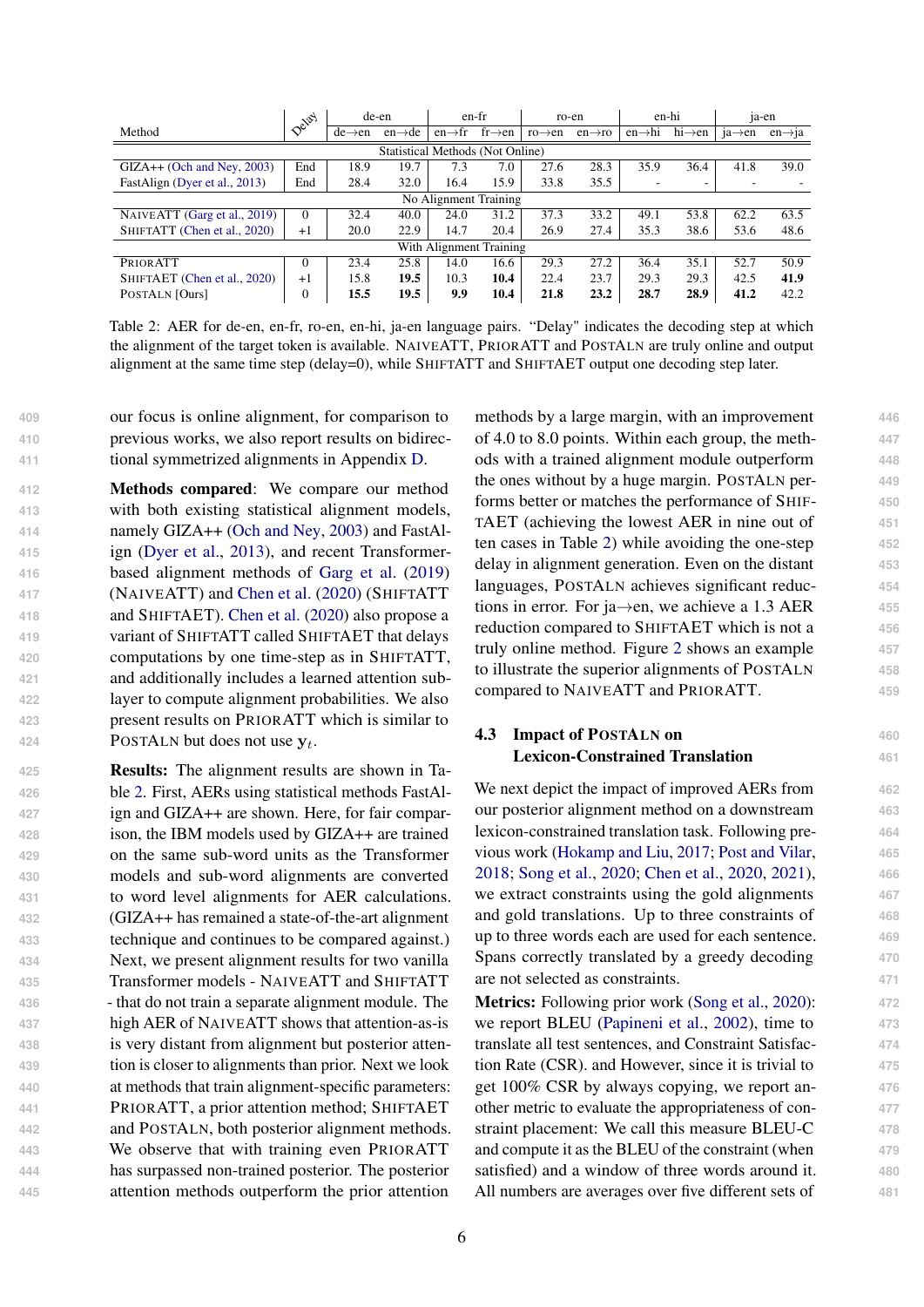<span id="page-6-0"></span>

Figure 2: Alignments for de→en by NAIVEATT, PRIORATT, and POSTALN. Note that POSTALN is most similar to Gold alignments in the last column.

<span id="page-6-1"></span>

|                 |           | $de \rightarrow en$ |      |     |                                                                                                          | $en \rightarrow fr$ |      |      |           | $ro \rightarrow en$ |      |     |           | $en \rightarrow hi$ |      |           |           | $1a \rightarrow en$ |      |      |
|-----------------|-----------|---------------------|------|-----|----------------------------------------------------------------------------------------------------------|---------------------|------|------|-----------|---------------------|------|-----|-----------|---------------------|------|-----------|-----------|---------------------|------|------|
| Method          |           |                     |      |     | BLEU-C CSR BLEU Time BLEU-C CSR BLEU Time BLEU-C CSR BLEU Time BLEU-C CSR BLEU Time BLEU-C CSR BLEU Time |                     |      |      |           |                     |      |     |           |                     |      |           |           |                     |      |      |
| No constraints  | 0.0       | 4.6                 | 32.9 | 87  | 0.0                                                                                                      | 8.7                 | 34.8 | 64   | 0.0       | 8.8                 | 33.4 | 47  | 0.0       | 6.3                 | 19.7 | 21        | 0.0       | 8.8                 | 18.9 | 237  |
| <b>NAIVEATT</b> | 28.7 86.1 |                     | 36.6 | 147 |                                                                                                          | 36.5 88.0           | 38.3 | 93   |           | 33.3 92.3           | 36.5 | 99  |           | 22.5 88.4           | 23.6 | 27        |           | 15.1 75.9           | 20.2 | 315  |
| PRIORATT        |           | 35.0 92.8           | 37.6 | 159 | 42.1 94.4                                                                                                |                     | 38.9 | 97   |           | 36.0 91.2           | 37.2 | 100 |           | 27.2 91.5           | 24.4 | 28        | 16.7 79.7 |                     | 20.4 | 326  |
| <b>SHIFTATT</b> |           | 41.0 96.6           | 38.7 | 443 | 45.0 93.5                                                                                                |                     | 38.7 | 239  |           | 39.2 94.2           | 37.4 | 241 | 23.2 78.7 |                     | 21.9 | 58        | 15.2 72.7 |                     | 19.3 | -567 |
| <b>SHIFTAET</b> |           | 43.1 97.5           | 39.1 | 458 | 46.6 94.3                                                                                                |                     | 39.0 | 235  | 40.8 94.4 |                     | 37.6 | 263 | 24.3 80.2 |                     | 22.0 | 62        |           | 18.1 75.9           | 19.7 | -596 |
| <b>POSTALN</b>  |           | 42.7 97.2           | 39.0 | 399 | 46.3 94.1                                                                                                |                     | 38.7 | 218  | 40.0 93.5 |                     | 37.4 | 226 |           | 23.8 79.0           | 22.0 | 47        | 18.2 75.7 |                     | 19.7 | 460  |
| <b>VDBA</b>     |           | 44.5 98.9           | 38.5 | 293 |                                                                                                          | 51.9 98.5           | 39.5 | 1601 | 43.1      | 99.1                | 37.9 | 165 |           | 29.8 92.3           | 24.5 | 49        |           | 24.3 95.6           | 21.6 | 494  |
| Align-VDBA      |           | 44.5 98.6           | 38.6 | 357 |                                                                                                          | 52.9 98.4           | 39.7 | 189  | 44.1 98.9 |                     | 38.1 | 203 |           | 30.5 91.5           | 24.7 | <b>70</b> |           | 25.1 95.5           | 21.8 | 630  |

Table 3: Constrained translation results showing BLEU-C, CSR (Constraint Satisfaction Rate), BLEU scores and total decoding time (in seconds) for the test set. Align-VDBA has the highest BLEU-C on all datasets.

**482** randomly sampled constraint sets. The beam size **483** is set to ten by default; results for other beam sizes **484** appear in Appendix [E.](#page-12-1)

 Methods Compared: First we compare all the alignment methods presented in Section [4.2](#page-4-1) on the constrained translation task using the alignment based token-replacement algorithm of [Song et al.](#page-10-2) [\(2020\)](#page-10-2) described in Section [3.1.](#page-3-1) Next, we present a comparison between VBDA [\(Hu et al.,](#page-8-8) [2019\)](#page-8-8) and our modification Align-VDBA.

 Results: Table [3](#page-6-1) shows that VDBA and our Align- VDBA that pro-actively enforce constraints have a much higher CSR and BLEU-C compared to the other lazy constraint enforcement methods. For ex- ample, for ja→en greedy methods can only achieve a CSR of 76% compared to 96% of the VDBA- based methods. In terms of overall BLEU too these methods provide an average increase in BLEU of 1.2 and an average increase in BLEU-C of 5 points. On average, Align-VDBA has a 0.7 point greater BLEU-C compared to VDBA. It also has a greater BLEU than VDBA on all the five datasets. In Ta- ble [9](#page-13-0) of Appendix we show that for smaller beam- size of 5, the gap between Align-VDBA and VDBA is even larger (2.1 points greater BLEU-C and 0.4 points greater BLEU).Table [4](#page-7-0) lists some example translations by VDBA vs Align-VDBA. We ob- serve that VDBA places constraints at the end of the translated sentence (e.g., "pusher", "development") unlike Align-VDBA. In some cases where **511** constraints contain frequent words (like of, the, **512** etc.), VDBA picks the token in the wrong posi- **513** tion to tack on the constraint (e.g., "strong backing **514** of", "of qualified") while Align-VDBA places the **515** constraint correctly. 516

<span id="page-6-2"></span>

| Dataset $\rightarrow$           | <b>IATE.414</b> |            | Wiktionary.727  |            |  |  |
|---------------------------------|-----------------|------------|-----------------|------------|--|--|
| Method (Beam Size) $\downarrow$ | BLEU $(\Delta)$ | <b>CSR</b> | BLEU $(\Delta)$ | <b>CSR</b> |  |  |
| Baseline (5)                    | 25.8            | 76.3       | 26.0            | 76.9       |  |  |
| Train-by-app. $(5)$             | $26.0 (+0.2)$   | 92.9       | $26.9 (+0.9)$   | 90.7       |  |  |
| Train-by-rep. $(5)$             | $26.0 (+0.2)$   | 94.5       | $26.3 (+0.3)$   | 93.4       |  |  |
| No constraints (10)             | 29.7            | 77.0       | 29.9            | 72.4       |  |  |
| SHIFTAET (10)                   | 29.9            | 95.9       | 30.4            | 97.2       |  |  |
| VDBA(10)                        | 30.9            | 99.8       | 30.9            | 99.4       |  |  |
| Align-VDBA (10)                 | $30.9 (+1.2)$   | 99.8       | $31.1 (+1.2)$   | 99.5       |  |  |

Table 5: Constrained translation results on the two real world constraints from [Dinu et al.](#page-8-14) [\(2019\)](#page-8-14).

Real World Constraints: We also evaluate on real **517** world constraints extracted from IATE and Wik- **518** tionary datasets by [Dinu et al.](#page-8-14) [\(2019\)](#page-8-14). Table [5](#page-6-2) 519 compares Align-VDBA with the soft-constraints **520** method of [Dinu et al.](#page-8-14) [\(2019\)](#page-8-14) that requires special 521 retraining to teach the model to copy constraints. **522** We reproduced the numbers from their paper in the 523 first three rows. Their baseline is almost 4 BLEU **524** points worse than ours since they used a smaller **525** NMT model, thus making running times incompa- **526** rable. When we compare the increment  $\Delta$  in BLEU  $527$ over the respective baselines, Align-VDBA shows **528**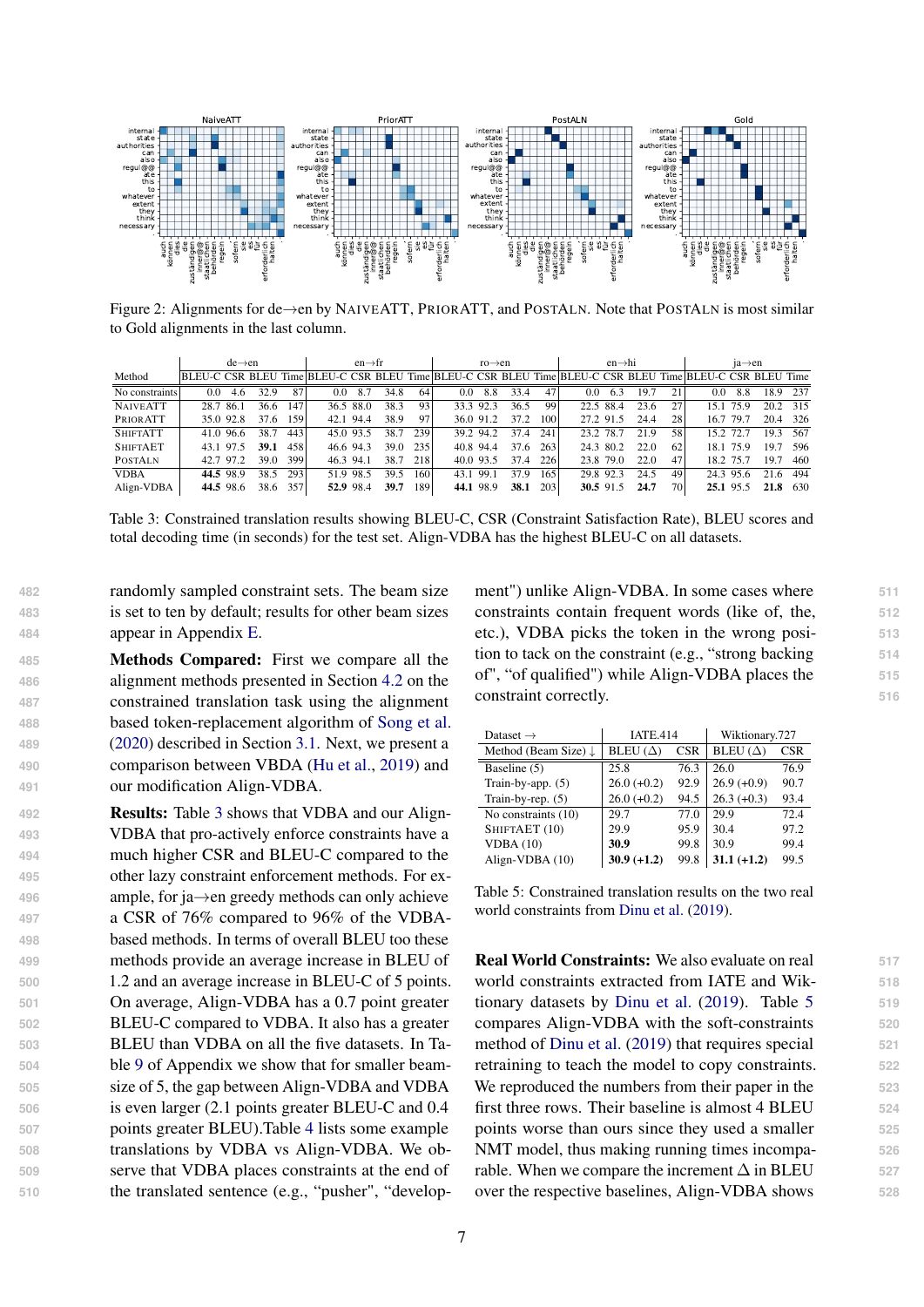<span id="page-7-0"></span>

| Constraints | (gesetz zur, law also), (dealer, pusher)                                                                                                               |
|-------------|--------------------------------------------------------------------------------------------------------------------------------------------------------|
| Gold        | of course, if a drug addict becomes a <b>pusher</b> , then it is right and necessary that he should pay and answer before the <b>law also</b> .        |
| <b>VDBA</b> | certainly, if a drug addict becomes a dealer, it is right and necessary that he should be brought to justice before the law also pusher.               |
| Align-VDBA  | certainly, if a drug addict becomes a <b>pusher</b> , then it is right and necessary that he should be brought to justice before the <b>law also</b> . |
| Constraints | (von mehrheitsverfahren, of qualified)                                                                                                                 |
| Gold        | whether this is done on the basis of a vote or of consensus, and whether unanimity is required or some form of qualified majority.                     |
| <b>VDBA</b> | whether this is done by means of qualified votes or consensus, and whether unanimity or form of majority procedure apply.                              |
| Align-VDBA  | whether this is done by voting or consensus, and whether unanimity or form of qualified majority voting are valid.                                     |
| Constraints | (zustimmung der, strong backing of)                                                                                                                    |
| Gold        | which were adopted with the <b>strong backing of</b> the ppe group and the support of the socialist members.                                           |
| <b>VDBA</b> | which were then adopted with broad agreement from the ppe group and with the strong backing of the socialist members.                                  |
| Align-VDBA  | which were then adopted with <b>strong backing of</b> the ppe group and with the support of the socialist members.                                     |
| Constraints | (den usa, the usa), (sicherheitssystems an, security system that), (entwicklung, development)                                                          |
| Gold        | matters we regard as particularly important are improving the working conditions between the weu and the eu                                            |
|             | and the <b>development</b> of a european <b>security system that</b> is not dependent on <b>the usa</b> .                                              |
| <b>VDBA</b> | we consider the usa 's european security system to be particularly important in improving working conditions                                           |
|             | between the weu and the eu and developing a european security system that is independent of the united states development.                             |
| Align-VDBA  | we consider the <b>development</b> of the <b>security system that</b> is independent of <b>the usa</b> to be particularly important                    |
|             | in improving working conditions between the weu and the eu.                                                                                            |

Table 4: Anecdotes showing constrained translations produced by VDBA vs. Align-VDBA.

 much greater gains of +1.2 vs. their +0.5. Also, Align-VDBA provides a larger CSR of 99.6 com- pared to their 92. Results for other beam sizes and other methods and metrics appear in Appendix [F.](#page-12-2)

#### **<sup>533</sup>** 5 Related Work

 [O](#page-10-5)nline Prior Alignment from NMTs: [Zenkel](#page-10-5) [et al.](#page-10-5) [\(2019\)](#page-10-5) find alignments using a single-head attention submodule, optimized to predict the next token. [Garg et al.](#page-8-6) [\(2019\)](#page-8-6) and [Song et al.](#page-10-2) [\(2020\)](#page-10-2) supervise a single alignment head from the penul- timate multi-head attention with prior alignments from GIZA++ alignments or FastAlign. [Bahar et al.](#page-8-15) [\(2020\)](#page-8-15) and [Shankar et al.](#page-9-9) [\(2018\)](#page-9-9) treat alignment as a latent variable and impose a joint distribution over token and alignment while supervising on the token marginal of the joint distribution.

 Online Posterior Alignment from NMTs: [Shankar and Sarawagi](#page-10-3) [\(2019\)](#page-10-3) first identify the role of posterior attention for more accurate alignment. However, their NMT was a single-headed RNN. [Chen et al.](#page-8-7) [\(2020\)](#page-8-7) implement posterior attention in a multi-headed Transformer but they incur a delay of one step between token output and alignment. We are not aware of any prior work that extracts truly online posterior alignment in modern NMTs. Offline Alignment Systems: Several recent meth- ods apply only in the offline setting: [Zenkel et al.](#page-10-6) [\(2020\)](#page-10-6) extend an NMT with an alignment module; [Nagata et al.](#page-9-10) [\(2020\)](#page-9-10) frame alignment as a question [a](#page-8-1)nswering task; and [Jalili Sabet et al.](#page-9-2) [\(2020\)](#page-9-2); [Dou](#page-8-1) [and Neubig](#page-8-1) [\(2021\)](#page-8-1) leverage contextual embeddings from pretrained multilangual models.

**561** [L](#page-8-3)exicon Constrained Translation: [Hokamp and](#page-8-3) **562** [Liu](#page-8-3) [\(2017\)](#page-8-3) and [Post and Vilar](#page-9-4) [\(2018\)](#page-9-4); [Hu et al.](#page-8-8) [\(2019\)](#page-8-8) modify beam search to ensure that tar- **563** get phrases from a given constrained lexicon are **564** present in the translation. These methods ignore **565** alignment with the source but ensure high success **566** rate for appearance of the target phrases in the con- **567** straint. [Song et al.](#page-10-2) [\(2020\)](#page-10-2) and [Chen et al.](#page-8-9) [\(2021\)](#page-8-9) **568** do consider source alignment but they do not en- **569** force constraints leading to lower CSR. [Dinu et al.](#page-8-14) **570** [\(2019\)](#page-8-14) and [Lee et al.](#page-9-11) [\(2021\)](#page-9-11) propose alternative **571** training strategies for constraints, whereas we fo- **572** cus on working with existing models. Recently, **573** non autoregressive methods have been proposed **574** for enforcing target constraints but they require that **575** the constraints are given in the order they appear in **576** the target translation [\(Susanto et al.,](#page-10-7) [2020\)](#page-10-7). **577**

#### 6 Conclusion **<sup>578</sup>**

In this paper we proposed a simple modification to **579** NMT systems to obtain accurate online alignments. **580** The key idea that led to high alignment accuracy **581** was conditioning on the output token. Further, our **582** alignment module enables such conditioning to be **583** performed synchronously with token generation. **584** This property led us to Align-VDBA, a principled **585** decoding algorithm for lexically constrained trans- **586** lation based on joint distribution of target token **587** and source alignments. **588** 

Limitations: All existing methods for hard con- **589** strained inference, including ours, come with con- **590** siderable runtime overheads. Soft constrained **591** methods are not accurate enough. **592**

Future work: Future work could try to increase **593** efficiency of constrained inference and handle other **594** forms of constraints including nested constraints. **595**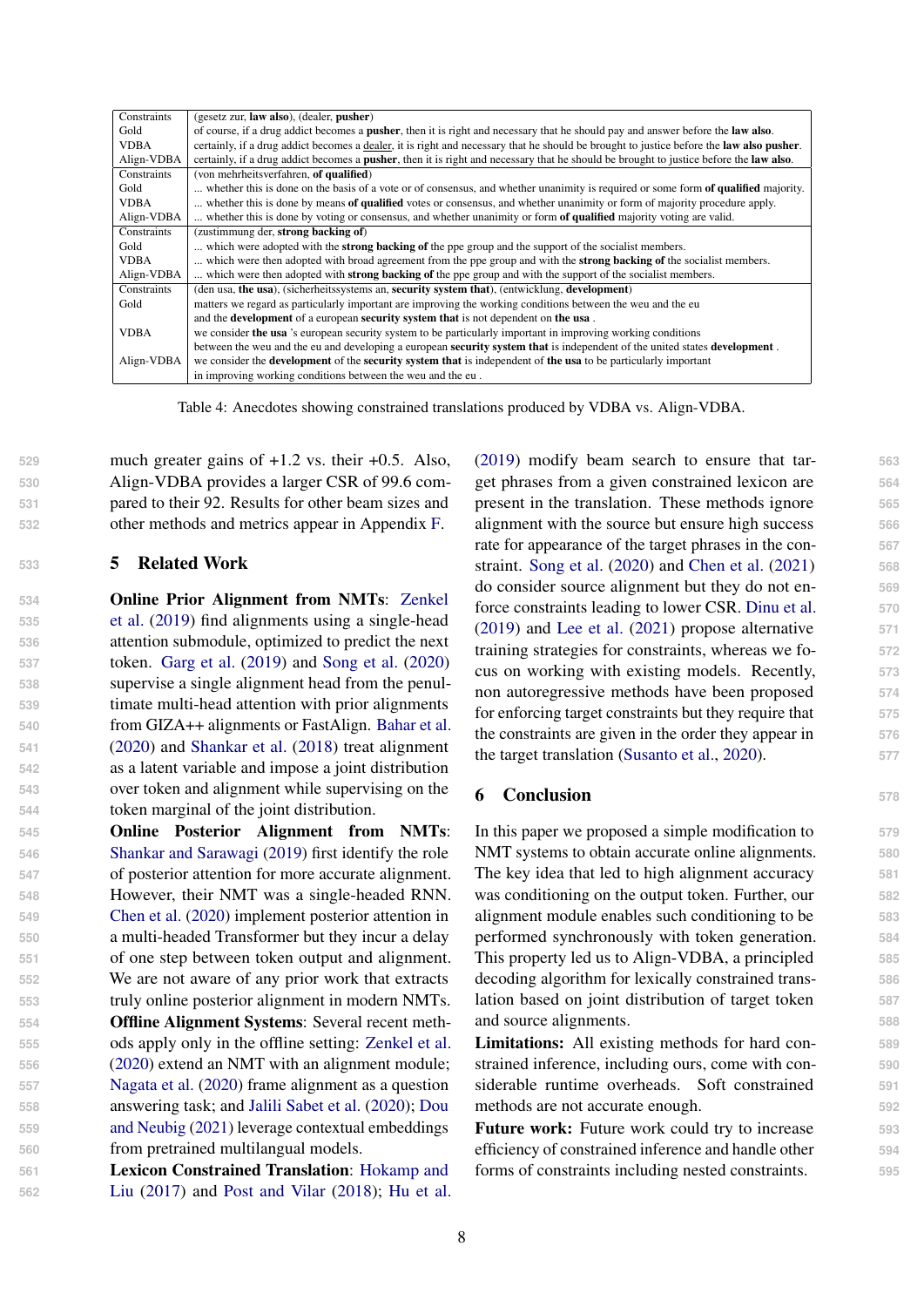#### **<sup>596</sup>** References

- <span id="page-8-4"></span>**597** Tamer Alkhouli, Gabriel Bretschner, and Hermann Ney. **598** 2018. [On the alignment problem in multi-head](https://doi.org/10.18653/v1/W18-6318) **599** [attention-based neural machine translation.](https://doi.org/10.18653/v1/W18-6318) In *Pro-***600** *ceedings of the Third Conference on Machine Trans-***601** *lation: Research Papers*, pages 177–185, Brussels, **602** Belgium. Association for Computational Linguis-**603** tics.
- <span id="page-8-15"></span>**604** Parnia Bahar, Nikita Makarov, and Hermann Ney. 2020. **605** [Investigation of transformer-based latent attention](https://aclanthology.org/2020.amta-research.2) **606** [models for neural machine translation.](https://aclanthology.org/2020.amta-research.2) In *Proceed-***607** *ings of the 14th Conference of the Association for* **608** *Machine Translation in the Americas (Volume 1: Re-***609** *search Track)*, pages 7–20, Virtual. Association for **610** Machine Translation in the Americas.
- <span id="page-8-11"></span>**611** Dzmitry Bahdanau, Kyunghyun Cho, and Yoshua Ben-**612** gio. 2015. [Neural machine translation by jointly](http://arxiv.org/abs/1409.0473) **613** [learning to align and translate.](http://arxiv.org/abs/1409.0473) In *3rd Inter-***614** *national Conference on Learning Representations,* **615** *ICLR 2015, San Diego, CA, USA, May 7-9, 2015,* **616** *Conference Track Proceedings*.
- <span id="page-8-10"></span>**617** Peter F. Brown, Stephen A. Della Pietra, Vincent J. **618** Della Pietra, and Robert L. Mercer. 1993. [The math-](https://aclanthology.org/J93-2003)**619** [ematics of statistical machine translation: Parameter](https://aclanthology.org/J93-2003) **620** [estimation.](https://aclanthology.org/J93-2003) *Computational Linguistics*, 19(2):263– **621** 311.
- <span id="page-8-9"></span>**622** Guanhua Chen, Yun Chen, and Victor O.K. Li. 2021. **623** [Lexically constrained neural machine translation](https://ojs.aaai.org/index.php/AAAI/article/view/17496) **624** [with explicit alignment guidance.](https://ojs.aaai.org/index.php/AAAI/article/view/17496) *Proceedings* **625** *of the AAAI Conference on Artificial Intelligence*, **626** 35(14):12630–12638.
- <span id="page-8-7"></span>**627** Yun Chen, Yang Liu, Guanhua Chen, Xin Jiang, and **628** Qun Liu. 2020. [Accurate word alignment induction](https://doi.org/10.18653/v1/2020.emnlp-main.42) **629** [from neural machine translation.](https://doi.org/10.18653/v1/2020.emnlp-main.42) In *Proceedings of* **630** *the 2020 Conference on Empirical Methods in Natu-***631** *ral Language Processing (EMNLP)*, pages 566–576, **632** Online. Association for Computational Linguistics.
- <span id="page-8-0"></span>**633** Kyunghyun Cho, Bart van Merriënboer, Dzmitry Bah-**634** danau, and Yoshua Bengio. 2014. [On the properties](https://doi.org/10.3115/v1/W14-4012) **635** [of neural machine translation: Encoder–decoder ap-](https://doi.org/10.3115/v1/W14-4012)**636** [proaches.](https://doi.org/10.3115/v1/W14-4012) In *Proceedings of SSST-8, Eighth Work-***637** *shop on Syntax, Semantics and Structure in Statisti-***638** *cal Translation*, pages 103–111, Doha, Qatar. Asso-**639** ciation for Computational Linguistics.
- <span id="page-8-5"></span>**640** Josep Crego, Jungi Kim, Guillaume Klein, Anabel Re-**641** bollo, Kathy Yang, Jean Senellart, Egor Akhanov, **642** Patrice Brunelle, Aurelien Coquard, Yongchao **643** Deng, Satoshi Enoue, Chiyo Geiss, Joshua Johan-**644** son, Ardas Khalsa, Raoum Khiari, Byeongil Ko, **645** Catherine Kobus, Jean Lorieux, Leidiana Martins, **646** Dang-Chuan Nguyen, Alexandra Priori, Thomas **647** Riccardi, Natalia Segal, Christophe Servan, Cyril Ti-**648** quet, Bo Wang, Jin Yang, Dakun Zhang, Jing Zhou, **649** and Peter Zoldan. 2016. [Systran's pure neural ma-](http://arxiv.org/abs/1610.05540)**650** [chine translation systems.](http://arxiv.org/abs/1610.05540)
- <span id="page-8-16"></span>**651** Shuoyang Ding, Hainan Xu, and Philipp Koehn. 2019. **652** [Saliency-driven word alignment interpretation for](https://doi.org/10.18653/v1/W19-5201)

[neural machine translation.](https://doi.org/10.18653/v1/W19-5201) In *Proceedings of the* **653** *Fourth Conference on Machine Translation (Volume* **654** *1: Research Papers)*, pages 1–12, Florence, Italy. As- **655** sociation for Computational Linguistics. **656**

- <span id="page-8-14"></span>Georgiana Dinu, Prashant Mathur, Marcello Federico, **657** and Yaser Al-Onaizan. 2019. [Training neural ma-](https://doi.org/10.18653/v1/P19-1294) **658** [chine translation to apply terminology constraints.](https://doi.org/10.18653/v1/P19-1294) **659** In *Proceedings of the 57th Annual Meeting of the* **660** *Association for Computational Linguistics*, pages **661** 3063–3068, Florence, Italy. Association for Compu- **662** tational Linguistics. **663**
- <span id="page-8-1"></span>[Z](https://aclanthology.org/2021.eacl-main.181)i-Yi Dou and Graham Neubig. 2021. [Word alignment](https://aclanthology.org/2021.eacl-main.181) **664** [by fine-tuning embeddings on parallel corpora.](https://aclanthology.org/2021.eacl-main.181) In **665** *Proceedings of the 16th Conference of the European* **666** *Chapter of the Association for Computational Lin-* **667** *guistics: Main Volume*, pages 2112–2128, Online. **668** Association for Computational Linguistics. **669**
- <span id="page-8-13"></span>Chris Dyer, Victor Chahuneau, and Noah A. Smith. **670** 2013. [A simple, fast, and effective reparameter-](https://aclanthology.org/N13-1073) **671** [ization of IBM model 2.](https://aclanthology.org/N13-1073) In *Proceedings of the* **672** *2013 Conference of the North American Chapter of* **673** *the Association for Computational Linguistics: Hu-* **674** *man Language Technologies*, pages 644–648, At- **675** lanta, Georgia. Association for Computational Lin- **676** guistics. **677**
- <span id="page-8-6"></span>Sarthak Garg, Stephan Peitz, Udhyakumar Nallasamy, **678** and Matthias Paulik. 2019. [Jointly learning to align](https://doi.org/10.18653/v1/D19-1453) **679** [and translate with transformer models.](https://doi.org/10.18653/v1/D19-1453) In *Proceed-* **680** *ings of the 2019 Conference on Empirical Methods* **681** *in Natural Language Processing and the 9th Inter-* **682** *national Joint Conference on Natural Language Pro-* **683** *cessing (EMNLP-IJCNLP)*, pages 4453–4462, Hong **684** Kong, China. Association for Computational Lin- **685** guistics. **686**
- <span id="page-8-2"></span>Eva Hasler, Adrià de Gispert, Gonzalo Iglesias, and **687** Bill Byrne. 2018. [Neural machine translation decod-](https://doi.org/10.18653/v1/N18-2081) **688** [ing with terminology constraints.](https://doi.org/10.18653/v1/N18-2081) In *Proceedings of* **689** *the 2018 Conference of the North American Chap-* **690** *ter of the Association for Computational Linguistics:* **691** *Human Language Technologies, Volume 2 (Short Pa-* **692** *pers)*, pages 506–512, New Orleans, Louisiana. As- **693** sociation for Computational Linguistics. **694**
- <span id="page-8-12"></span>Felix Hieber, Tobias Domhan, Michael Denkowski, **695** and David Vilar. 2020. [Sockeye 2: A toolkit for neu-](https://aclanthology.org/2020.eamt-1.50) **696** [ral machine translation.](https://aclanthology.org/2020.eamt-1.50) In *Proceedings of the 22nd* **697** *Annual Conference of the European Association for* **698** *Machine Translation*, pages 457–458, Lisboa, Portu- **699** gal. European Association for Machine Translation. **700**
- <span id="page-8-3"></span>[C](https://doi.org/10.18653/v1/P17-1141)hris Hokamp and Qun Liu. 2017. [Lexically con-](https://doi.org/10.18653/v1/P17-1141) **701** [strained decoding for sequence generation using grid](https://doi.org/10.18653/v1/P17-1141) **702** [beam search.](https://doi.org/10.18653/v1/P17-1141) In *Proceedings of the 55th Annual* **703** *Meeting of the Association for Computational Lin-* **704** *guistics (Volume 1: Long Papers)*, pages 1535–1546, **705** Vancouver, Canada. Association for Computational **706** Linguistics. **707**
- <span id="page-8-8"></span>J. Edward Hu, Huda Khayrallah, Ryan Culkin, Patrick **708** Xia, Tongfei Chen, Matt Post, and Benjamin **709**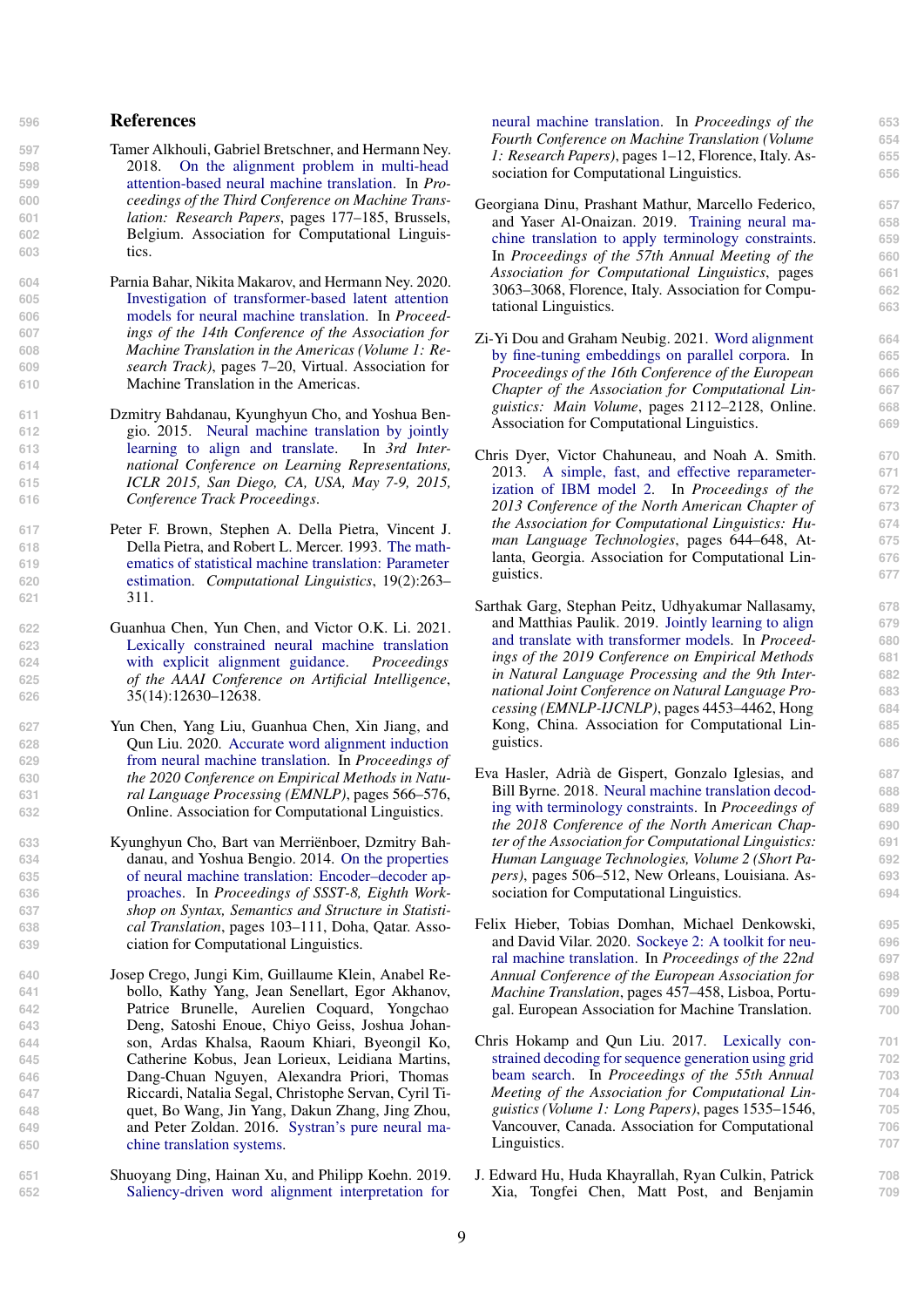Van Durme. 2019. [Improved lexically constrained](https://doi.org/10.18653/v1/N19-1090) [decoding for translation and monolingual rewriting.](https://doi.org/10.18653/v1/N19-1090) In *Proceedings of the 2019 Conference of the North American Chapter of the Association for Computa- tional Linguistics: Human Language Technologies, Volume 1 (Long and Short Papers)*, pages 839–850, Minneapolis, Minnesota. Association for Computa-tional Linguistics.

- <span id="page-9-2"></span>**718** Masoud Jalili Sabet, Philipp Dufter, François Yvon, **719** and Hinrich Schütze. 2020. [SimAlign: High qual-](https://doi.org/10.18653/v1/2020.findings-emnlp.147)**720** [ity word alignments without parallel training data us-](https://doi.org/10.18653/v1/2020.findings-emnlp.147)**721** [ing static and contextualized embeddings.](https://doi.org/10.18653/v1/2020.findings-emnlp.147) In *Find-***722** *ings of the Association for Computational Linguis-***723** *tics: EMNLP 2020*, pages 1627–1643, Online. As-**724** sociation for Computational Linguistics.
- <span id="page-9-0"></span>**725** [N](https://aclanthology.org/D13-1176)al Kalchbrenner and Phil Blunsom. 2013. [Recurrent](https://aclanthology.org/D13-1176) **726** [continuous translation models.](https://aclanthology.org/D13-1176) In *Proceedings of* **727** *the 2013 Conference on Empirical Methods in Natu-***728** *ral Language Processing*, pages 1700–1709, Seattle, **729** Washington, USA. Association for Computational **730** Linguistics.
- <span id="page-9-17"></span>**731** Philipp Koehn, Amittai Axelrod, Alexandra Birch **732** Mayne, Chris Callison-Burch, Miles Osborne, and **733** David Talbot. 2005. [Edinburgh system description](https://www.isca-speech.org/archive/iwslt_05/papers/slt5_068.pdf) **734** [for the 2005 iwslt speech translation evaluation.](https://www.isca-speech.org/archive/iwslt_05/papers/slt5_068.pdf) In **735** *International Workshop on Spoken Language Trans-***736** *lation (IWSLT) 2005*.
- <span id="page-9-14"></span>**737** Anoop Kunchukuttan, Pratik Mehta, and Pushpak Bhat-**738** tacharyya. 2018. [The IIT Bombay English-Hindi](https://aclanthology.org/L18-1548) **739** [parallel corpus.](https://aclanthology.org/L18-1548) In *Proceedings of the Eleventh In-***740** *ternational Conference on Language Resources and* **741** *Evaluation (LREC 2018)*, Miyazaki, Japan. Euro-**742** pean Language Resources Association (ELRA).
- <span id="page-9-11"></span>**743** Gyubok Lee, Seongjun Yang, and Edward Choi. **744** 2021. [Improving lexically constrained neural ma-](https://doi.org/10.18653/v1/2021.acl-short.94)**745** [chine translation with source-conditioned masked](https://doi.org/10.18653/v1/2021.acl-short.94) **746** [span prediction.](https://doi.org/10.18653/v1/2021.acl-short.94) In *Proceedings of the 59th An-***747** *nual Meeting of the Association for Computational* **748** *Linguistics and the 11th International Joint Confer-***749** *ence on Natural Language Processing (Volume 2:* **750** *Short Papers)*, pages 743–753, Online. Association **751** for Computational Linguistics.
- <span id="page-9-13"></span>**752** Joel Martin, Rada Mihalcea, and Ted Pedersen. 2005. **753** [Word alignment for languages with scarce resources.](https://aclanthology.org/W05-0809) **754** In *Proceedings of the ACL Workshop on Building* **755** *and Using Parallel Texts*, pages 65–74, Ann Arbor, **756** Michigan. Association for Computational Linguis-**757** tics.
- <span id="page-9-12"></span>**758** [R](https://aclanthology.org/W03-0301)ada Mihalcea and Ted Pedersen. 2003. [An evalua-](https://aclanthology.org/W03-0301)**759** [tion exercise for word alignment.](https://aclanthology.org/W03-0301) In *Proceedings* **760** *of the HLT-NAACL 2003 Workshop on Building and* **761** *Using Parallel Texts: Data Driven Machine Transla-***762** *tion and Beyond*, pages 1–10.
- <span id="page-9-3"></span>**763** [M](https://doi.org/10.18653/v1/W17-4804)athias Müller. 2017. [Treatment of markup in sta-](https://doi.org/10.18653/v1/W17-4804)**764** [tistical machine translation.](https://doi.org/10.18653/v1/W17-4804) In *Proceedings of the* **765** *Third Workshop on Discourse in Machine Transla-***766** *tion*, pages 36–46, Copenhagen, Denmark. Associa-**767** tion for Computational Linguistics.

<span id="page-9-10"></span>Masaaki Nagata, Katsuki Chousa, and Masaaki **768** Nishino. 2020. [A supervised word alignment](https://doi.org/10.18653/v1/2020.emnlp-main.41) **769** [method based on cross-language span prediction us-](https://doi.org/10.18653/v1/2020.emnlp-main.41) **770** [ing multilingual BERT.](https://doi.org/10.18653/v1/2020.emnlp-main.41) In *Proceedings of the 2020* **771** *Conference on Empirical Methods in Natural Lan-* **772** *guage Processing (EMNLP)*, pages 555–565, Online. **773** Association for Computational Linguistics. **774**

<span id="page-9-15"></span>Graham Neubig. 2011. [The Kyoto free translation task.](http://www.phontron.com/kftt) **775**

- <span id="page-9-7"></span>[F](https://doi.org/10.3115/1075218.1075274)ranz Josef Och and Hermann Ney. 2000. [Improved](https://doi.org/10.3115/1075218.1075274) **776** [statistical alignment models.](https://doi.org/10.3115/1075218.1075274) In *Proceedings of the* **777** *38th Annual Meeting of the Association for Com-* **778** *putational Linguistics*, pages 440–447, Hong Kong. **779** Association for Computational Linguistics. **780**
- <span id="page-9-1"></span>[F](https://doi.org/10.1162/089120103321337421)ranz Josef Och and Hermann Ney. 2003. [A systematic](https://doi.org/10.1162/089120103321337421) **781** [comparison of various statistical alignment models.](https://doi.org/10.1162/089120103321337421) **782** *Computational Linguistics*, 29(1):19–51. **783**
- <span id="page-9-5"></span>Myle Ott, Sergey Edunov, Alexei Baevski, Angela **784** Fan, Sam Gross, Nathan Ng, David Grangier, and **785** Michael Auli. 2019. [fairseq: A fast, extensible](https://doi.org/10.18653/v1/N19-4009) **786** [toolkit for sequence modeling.](https://doi.org/10.18653/v1/N19-4009) In *Proceedings of* **787** *the 2019 Conference of the North American Chap-* **788** *ter of the Association for Computational Linguistics* **789** *(Demonstrations)*, pages 48–53, Minneapolis, Min- **790** nesota. Association for Computational Linguistics. **791**
- <span id="page-9-8"></span>Kishore Papineni, Salim Roukos, Todd Ward, and Wei- **792** Jing Zhu. 2002. [Bleu: a method for automatic eval-](https://doi.org/10.3115/1073083.1073135) **793** [uation of machine translation.](https://doi.org/10.3115/1073083.1073135) In *Proceedings of* **794** *the 40th Annual Meeting of the Association for Com-* **795** *putational Linguistics*, pages 311–318, Philadelphia, **796** Pennsylvania, USA. Association for Computational **797** Linguistics. **798**
- <span id="page-9-16"></span>[M](https://doi.org/10.18653/v1/W18-6319)att Post. 2018. [A call for clarity in reporting BLEU](https://doi.org/10.18653/v1/W18-6319) **799** [scores.](https://doi.org/10.18653/v1/W18-6319) In *Proceedings of the Third Conference on* **800** *Machine Translation: Research Papers*, pages 186– **801** 191, Brussels, Belgium. Association for Computa- **802** tional Linguistics. **803**
- <span id="page-9-4"></span>[M](https://doi.org/10.18653/v1/N18-1119)att Post and David Vilar. 2018. [Fast lexically con-](https://doi.org/10.18653/v1/N18-1119) **804** [strained decoding with dynamic beam allocation for](https://doi.org/10.18653/v1/N18-1119) **805** [neural machine translation.](https://doi.org/10.18653/v1/N18-1119) In *Proceedings of the* **806** *2018 Conference of the North American Chapter of* **807** *the Association for Computational Linguistics: Hu-* **808** *man Language Technologies, Volume 1 (Long Pa-* **809** *pers)*, pages 1314–1324, New Orleans, Louisiana. **810** Association for Computational Linguistics. **811**
- <span id="page-9-6"></span>Rico Sennrich, Barry Haddow, and Alexandra Birch. **812** 2016. [Neural machine translation of rare words](https://doi.org/10.18653/v1/P16-1162) **813** [with subword units.](https://doi.org/10.18653/v1/P16-1162) In *Proceedings of the 54th An-* **814** *nual Meeting of the Association for Computational* **815** *Linguistics (Volume 1: Long Papers)*, pages 1715– **816** 1725, Berlin, Germany. Association for Computa- **817** tional Linguistics. **818**
- <span id="page-9-9"></span>Shiv Shankar, Siddhant Garg, and Sunita Sarawagi. **819** 2018. [Surprisingly easy hard-attention for sequence](https://doi.org/10.18653/v1/D18-1065) **820** [to sequence learning.](https://doi.org/10.18653/v1/D18-1065) In *Proceedings of the 2018* **821** *Conference on Empirical Methods in Natural Lan-* **822** *guage Processing*, pages 640–645, Brussels, Bel- **823** gium. Association for Computational Linguistics. **824**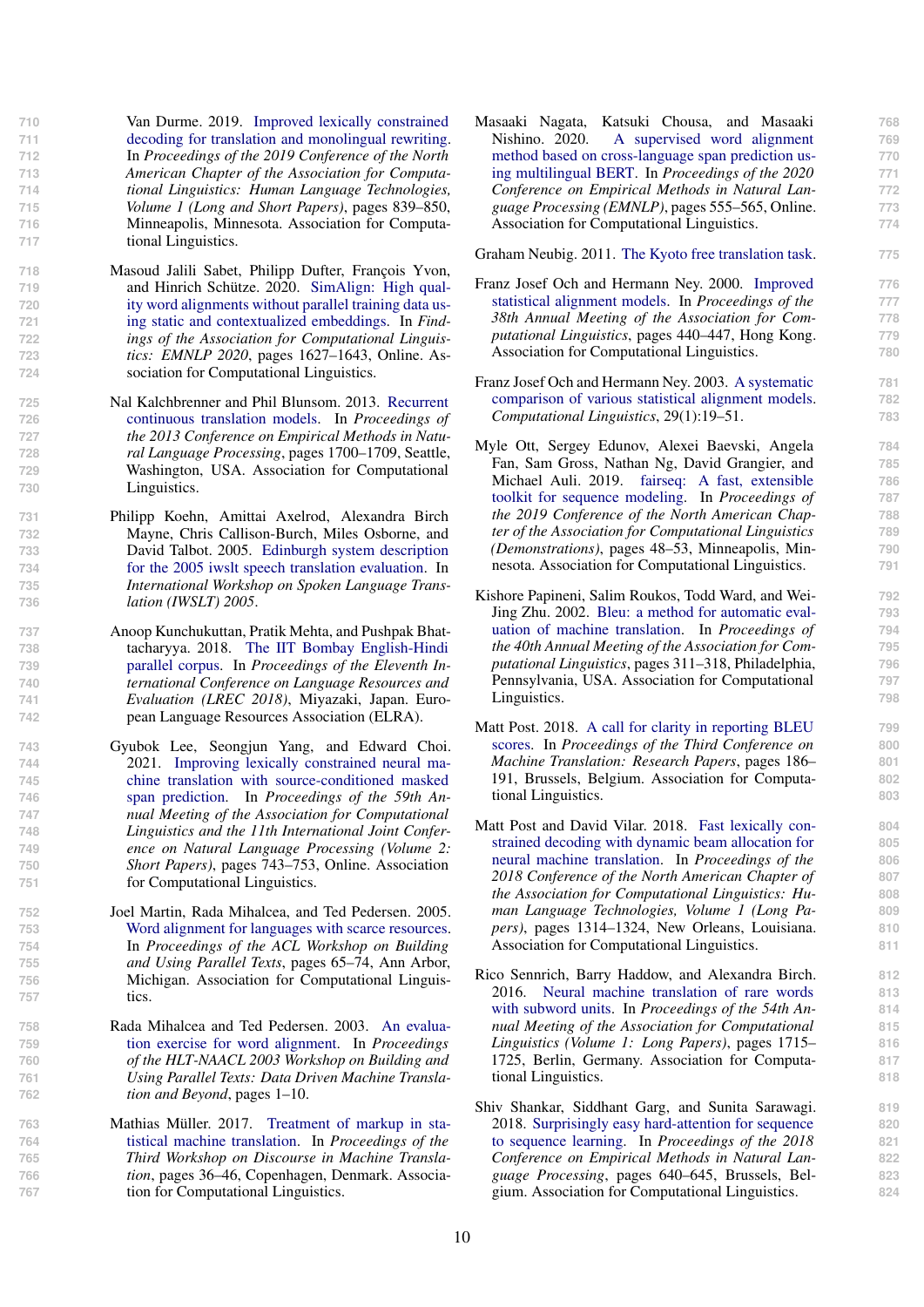- 
- 
- <span id="page-10-1"></span>
- 
- 
- 
- 
- 
- 
- 

- 
- 
- 
- 
- 

- 
- 
- 
- 

- <span id="page-10-3"></span> [S](https://openreview.net/forum?id=BkltNhC9FX)hiv Shankar and Sunita Sarawagi. 2019. [Posterior at-](https://openreview.net/forum?id=BkltNhC9FX) [tention models for sequence to sequence learning.](https://openreview.net/forum?id=BkltNhC9FX) In *International Conference on Learning Represen-tations*.
- Xiaoyu Shen, Yang Zhao, Hui Su, and Dietrich Klakow. 2019. [Improving latent alignment in text summa-](https://doi.org/10.18653/v1/D19-1390) [rization by generalizing the pointer generator.](https://doi.org/10.18653/v1/D19-1390) In *Proceedings of the 2019 Conference on Empirical Methods in Natural Language Processing and the 9th International Joint Conference on Natural Lan- guage Processing (EMNLP-IJCNLP)*, pages 3762– 3773, Hong Kong, China. Association for Computa-tional Linguistics.
- <span id="page-10-2"></span> Kai Song, Kun Wang, Heng Yu, Yue Zhang, Zhongqiang Huang, Weihua Luo, Xiangyu Duan, and Min Zhang. 2020. [Alignment-enhanced trans-](https://doi.org/10.1609/aaai.v34i05.6418) [former for constraining nmt with pre-specified trans-](https://doi.org/10.1609/aaai.v34i05.6418) [lations.](https://doi.org/10.1609/aaai.v34i05.6418) *Proceedings of the AAAI Conference on Ar-tificial Intelligence*, 34(05):8886–8893.
- <span id="page-10-7"></span> Raymond Hendy Susanto, Shamil Chollampatt, and Liling Tan. 2020. [Lexically constrained neural ma-](https://doi.org/10.18653/v1/2020.acl-main.325) [chine translation with Levenshtein transformer.](https://doi.org/10.18653/v1/2020.acl-main.325) In *Proceedings of the 58th Annual Meeting of the Asso- ciation for Computational Linguistics*, pages 3536– 3543, Online. Association for Computational Lin-guistics.
- <span id="page-10-0"></span> Ilya Sutskever, Oriol Vinyals, and Quoc V Le. 2014. [Sequence to sequence learning with neural networks.](https://proceedings.neurips.cc/paper/2014/file/a14ac55a4f27472c5d894ec1c3c743d2-Paper.pdf) In *Advances in Neural Information Processing Sys-tems*, volume 27. Curran Associates, Inc.
- <span id="page-10-4"></span> Ashish Vaswani, Noam Shazeer, Niki Parmar, Jakob Uszkoreit, Llion Jones, Aidan N Gomez, Łukasz Kaiser, and Illia Polosukhin. 2017. [Attention is all](https://proceedings.neurips.cc/paper/2017/file/3f5ee243547dee91fbd053c1c4a845aa-Paper.pdf) [you need.](https://proceedings.neurips.cc/paper/2017/file/3f5ee243547dee91fbd053c1c4a845aa-Paper.pdf) In *Advances in Neural Information Pro-cessing Systems*, volume 30. Curran Associates, Inc.
- <span id="page-10-8"></span> David Vilar, Maja Popovic, and Hermann Ney. 2006. ´ [AER: Do we need to "improve" our alignments?](https://www-i6.informatik.rwth-aachen.de/publications/download/277/Vilar-IWSLT-2006.pdf) In *International Workshop on Spoken Language Trans-lation (IWSLT) 2006*.
- <span id="page-10-5"></span> Thomas Zenkel, Joern Wuebker, and John DeNero. 2019. [Adding interpretable attention to neural trans-](http://arxiv.org/abs/1901.11359)[lation models improves word alignment.](http://arxiv.org/abs/1901.11359)
- <span id="page-10-6"></span> Thomas Zenkel, Joern Wuebker, and John DeNero. 2020. [End-to-end neural word alignment outper-](https://doi.org/10.18653/v1/2020.acl-main.146) [forms GIZA++.](https://doi.org/10.18653/v1/2020.acl-main.146) In *Proceedings of the 58th Annual Meeting of the Association for Computational Lin- guistics*, pages 1605–1617, Online. Association for Computational Linguistics.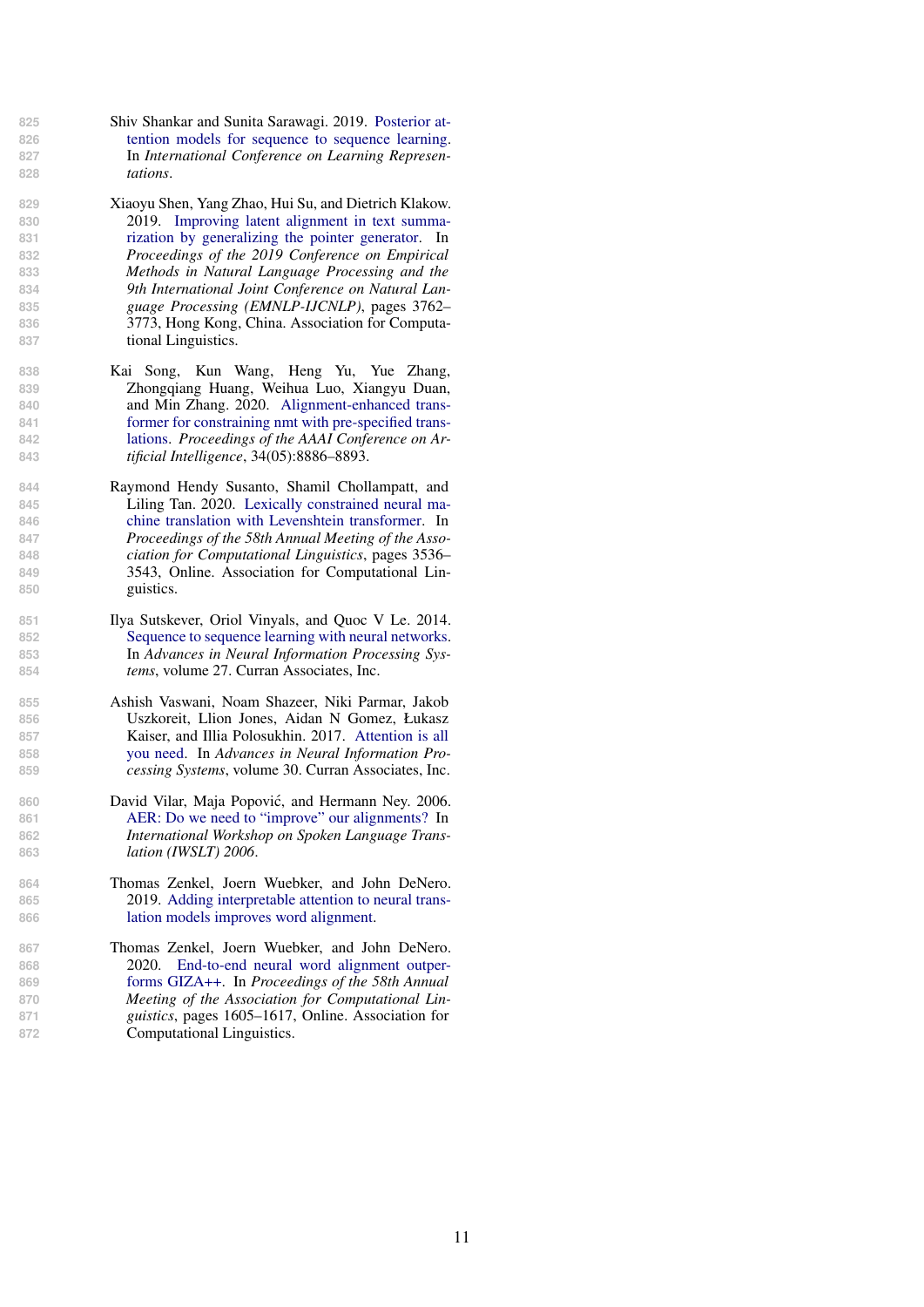# 873 **A Alignment Error Rate**

**874** Given gold alignments consisting of sure align-875 ments  $S$  and possible alignments  $P$ , and the pre-<br>876 dicted alignments  $A$ , the Alignment Error Rate dicted alignments A, the Alignment Error Rate **877** (AER) is defined as [\(Och and Ney,](#page-9-7) [2000\)](#page-9-7):

$$
AER = 1 - \frac{|\mathcal{A} \cap \mathcal{P}| + |\mathcal{A} \cap \mathcal{S}|}{|\mathcal{A}| + |\mathcal{S}|}
$$

**Note that here**  $S \subseteq P$ **. Also note that since our**  models are trained on sub-word units but gold align- ments are over words, we need to convert align- ments between word pieces to alignments between words. A source word and target word are said to be aligned if there exists an alignment link between any of their respective word pieces.

# 886 **B** BLEU-C

 Given a reference sentence, a predicted translation and a set of constraints, for each constraints, a seg- ment of the sentence is chosen which contains the constraint and window size words (if available) sur- rounding the constraint words on either side. Such segments, called spans, are collected for the refer- ence and predicted sentences in the test and BLEU is computed over these spans. If a constraint is not satisfied in the prediction, the corresponding span is considered to be the empty string. An example is shown in Table [6.](#page-12-3) Table [7](#page-11-2) shows how BLEU-C varies as a function of varying window size for a fixed English-French constraint set with beam size set to 10.

<span id="page-11-2"></span>

| Window Size $\rightarrow$ | 2    | $\mathcal{F}$ | 4    | 5    | 6    |      | 8    |
|---------------------------|------|---------------|------|------|------|------|------|
| No constraints            | 0.0  | 0.0           | 0.0  | 0.0  | 0.0  | 0.0  | 0.0  |
| <b>NAIVEATT</b>           | 34.4 | 32.0          | 30.4 | 29.5 | 29.4 | 29.5 | 29.7 |
| PRIORATT                  | 41.5 | 38.7          | 36.4 | 35.1 | 34.9 | 35.0 | 35.2 |
| <b>SHIFTATT</b>           | 44.9 | 41.5          | 38.9 | 37.3 | 36.4 | 36.2 | 36.0 |
| <b>SHIFTAET</b>           | 47.0 | 43.2          | 40.4 | 38.7 | 38.0 | 37.6 | 37.4 |
| <b>POSTALN</b>            | 46.4 | 42.7          | 39.8 | 38.0 | 37.1 | 36.9 | 36.6 |
| <b>VDBA</b>               | 54.9 | 50.5          | 46.8 | 44.6 | 43.5 | 43.0 | 42.6 |
| Align-VDBA                | 56.4 |               | 47 9 | 45.6 | 44.4 | 43.7 | 43.3 |

<span id="page-11-0"></span>Table 7: BLEU-C vs Window Size

## **901 C** Description of the Datasets

 The European languages consist of parallel sen- tences for three language pairs from the Europarl [C](#page-9-12)orpus and alignments from [Mihalcea and Peder-](#page-9-12) [sen](#page-9-12) [\(2003\)](#page-9-12), [Och and Ney](#page-9-7) [\(2000\)](#page-9-7), [Vilar et al.](#page-10-8) [\(2006\)](#page-10-8). [F](#page-8-7)ollowing previous works [\(Ding et al.,](#page-8-16) [2019;](#page-8-16) [Chen](#page-8-7) [et al.,](#page-8-7) [2020\)](#page-8-7), the last 1000 sentences of the training data are used as validation data.

**909** For English-Hindi, we use the dataset from [Mar-](#page-9-13)**910** [tin et al.](#page-9-13) [\(2005\)](#page-9-13) consisting of 3440 training sentence

pairs, 25 validation and 90 test sentences with gold **911** alignments. Since training Transformers requires **912** much larger datasets, we augment the training set **913** with 1.6 million sentences from the IIT Bombay 914 Parallel Corpus [\(Kunchukuttan et al.,](#page-9-14) [2018\)](#page-9-14). We **915** also add the first 50 sentences from the dev set of **916** IIT Bombay Parallel Corpus with manually anno- **917** tated alignments to the test set giving a total of 140 **918** test sentences. **919**

For Japanese-English, we use The Kyoto Free **920** Translation Task [\(Neubig,](#page-9-15) [2011\)](#page-9-15). It comprises **921** roughly 330K training, 1166 validation and 1235 **922** test sentences. As with other datasets, gold align- **923** ments are available only for the test sentences. The **924** Japanese text is already segmented and we use it **925** without additional changes.

The real world constraints datasets of [Dinu et al.](#page-8-14) **927** [\(2019\)](#page-8-14) are extracted from the German-English **928** WMT newstest 2017 task with the IATE dataset **929** consisting of 414 sentences (451 constraints) and **930** the Wiktionary 727 sentences (879 constraints). **931** The constraints come from the IATE and Wik- **932** tionary termninology databases. **933**

All datasets were processed using the scripts **934** [p](https://github.com/lilt/alignment-scripts)rovided by [Zenkel et al.](#page-10-5) [\(2019\)](#page-10-5) at [https://](https://github.com/lilt/alignment-scripts) **<sup>935</sup>** [github.com/lilt/alignment-scripts](https://github.com/lilt/alignment-scripts). **<sup>936</sup>** Computation of BLEU and BLEU-C, and the **937** paired test were performed using sacrebleu [\(Post,](#page-9-16) **938** [2018\)](#page-9-16). **939**

# <span id="page-11-1"></span>D Bidirectional Symmetrized Alignment **<sup>940</sup>**

We report AERs using bidirectional symmetrized **941** alignments in Table [8](#page-11-3) in order to provide fair com- **942** parisons to results in prior literature. The sym- **943** metrization is done using the *grow-diagonal* heuris- **944** tic [\(Koehn et al.,](#page-9-17) [2005;](#page-9-17) [Och and Ney,](#page-9-7) [2000\)](#page-9-7). Since **945** bidirectional alignments need the entire text in both **946** languages, these are not online alignments. **947**

<span id="page-11-3"></span>

| Method                     |                          | de-en en-fr ro-en en-hi ja-en |                          |  |  |  |  |  |  |  |
|----------------------------|--------------------------|-------------------------------|--------------------------|--|--|--|--|--|--|--|
| <b>Statistical Methods</b> |                          |                               |                          |  |  |  |  |  |  |  |
| $GIZA++$                   |                          |                               | 18.6 5.5 26.3 35.9 39.7  |  |  |  |  |  |  |  |
| FastAlign                  |                          | 27.0 10.5 32.1                |                          |  |  |  |  |  |  |  |
|                            | No Alignment Training    |                               |                          |  |  |  |  |  |  |  |
| <b>NAIVEATT</b>            | 29.2 16.9 31.4 43.8 57.1 |                               |                          |  |  |  |  |  |  |  |
| <b>SHIFTATT</b>            |                          |                               | 16.9 7.8 24.3 30.9 46.2  |  |  |  |  |  |  |  |
|                            | With Alignment Training  |                               |                          |  |  |  |  |  |  |  |
| PRIORATT                   |                          |                               | 22.0 10.1 26.3 32.1 48.2 |  |  |  |  |  |  |  |
| <b>SHIFTAET</b>            |                          |                               | 15.4 5.6 21.0 26.7 40.1  |  |  |  |  |  |  |  |
| <b>POSTALN</b>             |                          |                               | 15.3 5.5 21.0 26.1 39.5  |  |  |  |  |  |  |  |

Table 8: AERs for bidirectional symmetrized alignments. POSTALN consistently performs the best.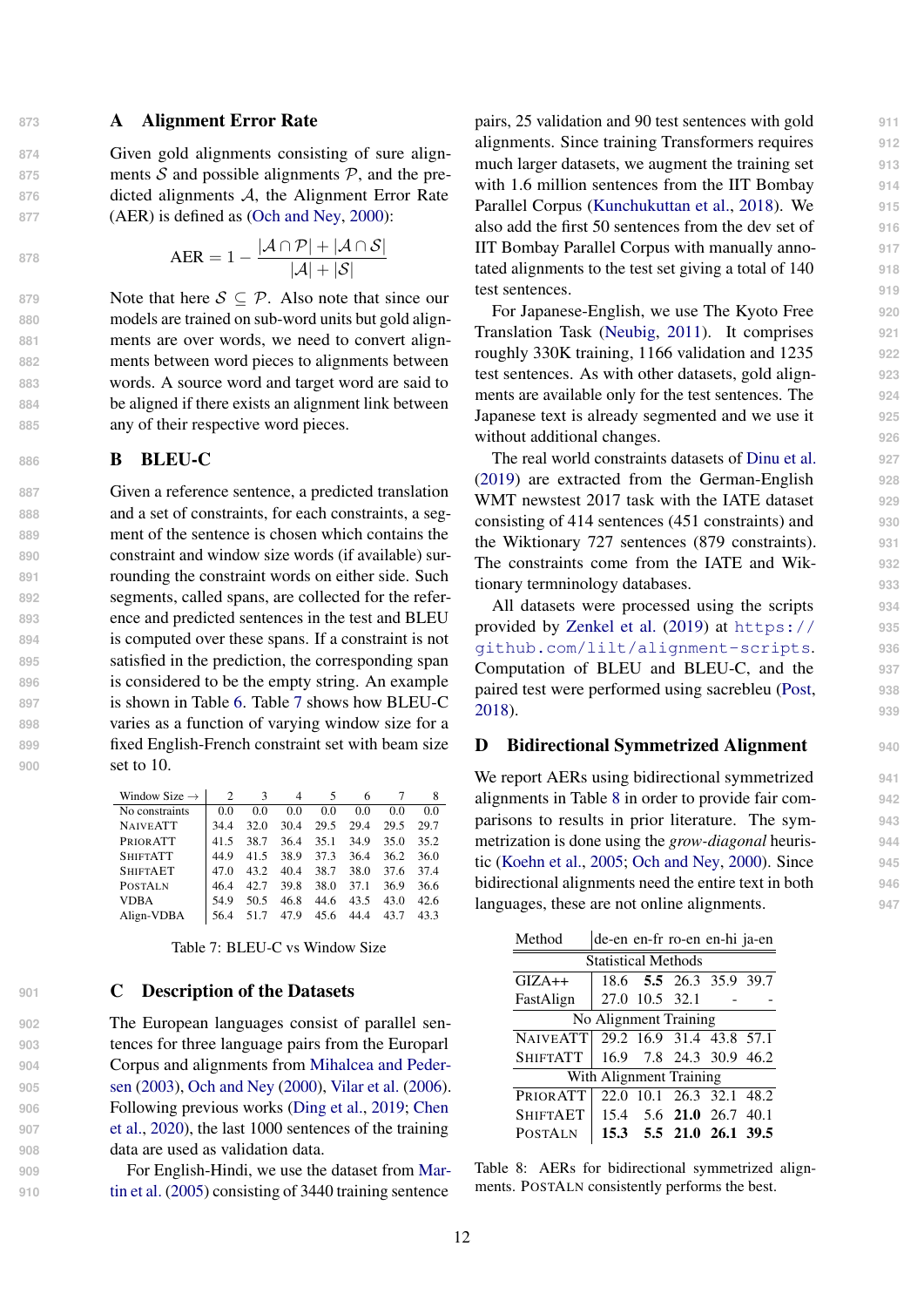<span id="page-12-3"></span>

|                                                      | $BLEU-C$ (Window Size = 2)                                                                                                                                                                                                  |  |  |  |  |  |  |  |  |  |  |
|------------------------------------------------------|-----------------------------------------------------------------------------------------------------------------------------------------------------------------------------------------------------------------------------|--|--|--|--|--|--|--|--|--|--|
| Cons. No   Reference Spans<br><b>Predicted Spans</b> |                                                                                                                                                                                                                             |  |  |  |  |  |  |  |  |  |  |
|                                                      | consider the <b>development</b> of a $\vert$ (empty sentence)                                                                                                                                                               |  |  |  |  |  |  |  |  |  |  |
|                                                      | a robust <b>security system</b> that is a robust <b>security system</b> which is                                                                                                                                            |  |  |  |  |  |  |  |  |  |  |
|                                                      | $RI$ $FI$ <sub>-C</sub> $- RI$ $FI$ <sup><math>(R</math></sup> $P$ $P$ <sub>rence</sub> $S$ $R$ <sub>3</sub> $R$ <sup><math>P</math></sup> $P$ <sub>rence</sub> $S$ $S$ <sub>13</sub> $R$ $S$ <sup><math>S</math></sup> $S$ |  |  |  |  |  |  |  |  |  |  |

| Reference $\parallel$ we consider the <b>development</b> of a robust <b>security system</b> that is independent of the |
|------------------------------------------------------------------------------------------------------------------------|
| Prediction $\vert$ we consider developing a robust <b>security system</b> which is independent of the                  |

BLEU-C = BLEU(Reference Spans, Predicted Spans)

Table 6: An example BLEU-C computation

# <span id="page-12-1"></span>**<sup>948</sup>** E Additional Lexicon-Constrained **949** Translation Results

 Constrained translation results for beam sizes 5 and 10 are shown in Table [9.](#page-13-0) Paired bootstrap resampling test results with respect to Align-VDBA for beam size 10 are shown in Table [10.](#page-13-1)

<span id="page-12-2"></span>**<sup>954</sup>** F Additional Real World Constrained **<sup>955</sup>** Translation Results

 Results on the real world constrained translation datasets of [Dinu et al.](#page-8-14) [\(2019\)](#page-8-14) for all the methods in Table [3](#page-6-1) with beam sizes 5, 10 and 20 are presented in Table [11.](#page-13-2) Paired bootstrap resampling test results with respect to Align-VDBA for beam size 5 are shown in Table [12](#page-14-0)

## <span id="page-12-0"></span>**<sup>962</sup>** G Alignment-based Token Replacement **<sup>963</sup>** Algorithm

 [T](#page-10-2)he pseudocode for the algorithm used in [Song](#page-10-2) [et al.](#page-10-2) [\(2020\)](#page-10-2); [Chen et al.](#page-8-9) [\(2021\)](#page-8-9) and our non-VDBA based methods in Section [4.3](#page-5-0) is presented in Al- gorithm [2.](#page-14-1) As described in Section [3.1,](#page-3-1) at each decoding step, if the source token having the max- imum alignment at the current step lies in some constraint span, the constraint in question is de- coded until completion before resuming normal decoding.

 Though different alignment methods are rep- resented using a call to the same ATTENTION function in Algorithm [2,](#page-14-1) these methods incur varying computational overheads. For instance, NAIVEATT incurs little additional cost, PRIO- RATT and POSTALN involve a multi-head atten- tion computation. For SHIFTATT and SHIFTAET, an entire decoder pass is done when ATTENTION is called, thereby incurring a huge overhead as shown in Table [3.](#page-6-1)

## H Layer Selection for Alignment **<sup>983</sup>** Supervision of Distant Language Pairs **<sup>984</sup>**

For the alignment supervision, we used alignments extracted from vanilla Transformers using **986** the SHIFTATT method. To do so, however, we **987** need to choose the decoder layers from which to **988** extract the alignments. The validation AERs can **989** be used for this purpose but since gold validation **990** alignments are not available, [Chen et al.](#page-8-7) [\(2020\)](#page-8-7) sug- **991** gest selecting the layers which have the best con- **992** sistency between the alignment predictions from **993** the two translation directions. **994**

For the European language pairs, this turns out to **995** be layer 3 as suggested by [Chen et al.](#page-8-7) [\(2020\)](#page-8-7). How- **996** ever, for the distant language pairs Hindi-English **997** and Japanese-English, this is not the case and layer **998** selection needs to be done. The AER between the **999** two translation directions on the validation set, with **1000** alignments obtained from different decoder layers, **1001** are shown in Tables [13](#page-15-0) and [14.](#page-15-1) **1002**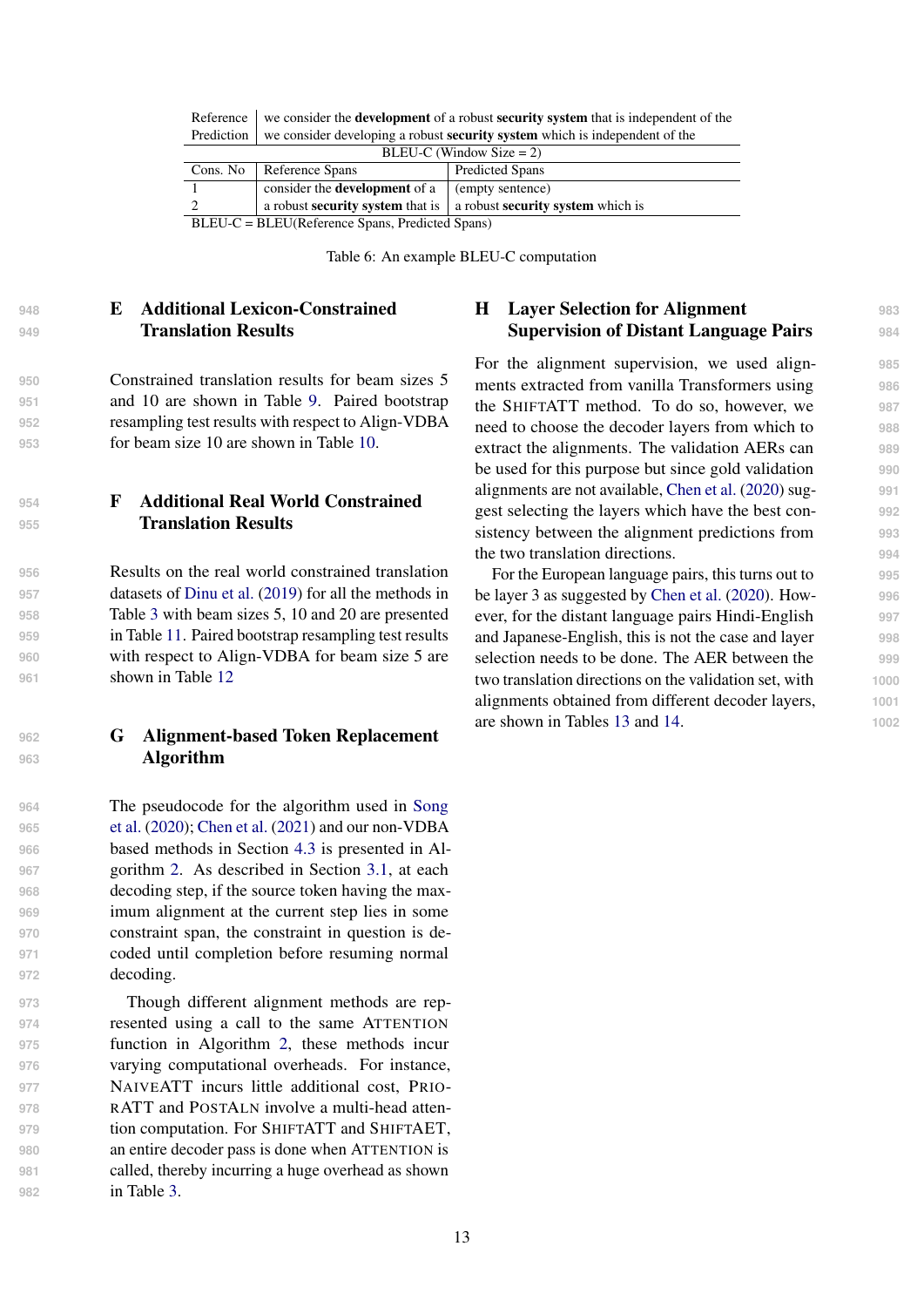<span id="page-13-0"></span>

|                     |                 |      | $de \rightarrow en$ |      |     |                                                                                                     | $en \rightarrow fr$ |      |     |      | $ro \rightarrow en$ |      |     |      | $en \rightarrow hi$ |      |    |      | $ia \rightarrow en$ |      |      |
|---------------------|-----------------|------|---------------------|------|-----|-----------------------------------------------------------------------------------------------------|---------------------|------|-----|------|---------------------|------|-----|------|---------------------|------|----|------|---------------------|------|------|
| Beam<br><b>Size</b> | Method          |      |                     |      |     | BLEU-C CSR BLEU Time BLEU-C CSR BLEU Time BLEU-C CSR BLEU Time BLEU-C CSR BLEU Time BLEU-C CSR BLEU |                     |      |     |      |                     |      |     |      |                     |      |    |      |                     |      | Time |
| 5                   | No constraints  | 0.0  | 5.0                 | 32.9 | 78  | 0.0                                                                                                 | 8.7                 | 34.6 | 61  | 0.0  | 8.4                 | 33.3 | 45  | 0.0  | 5.6                 | 19.7 | 18 | 0.0  | 7.9                 | 19.1 | 221  |
|                     | <b>NAIVEATT</b> | 28.9 | 86.2                | 36.7 | 127 | 36.7                                                                                                | 88.6                | 38.0 | 87  | 32.9 | 91.8                | 36.3 | 88  | 23.0 | 89.9                | 23.9 | 25 | 15.1 | 77.0                | 20.3 | 398  |
|                     | PRIORATT        | 35.3 | 93.0                | 37.7 | 136 | 42.2                                                                                                | 94.7                | 38.6 | 89  | 36.0 | 91.6                | 37.0 | 89  | 27.6 | 91.7                | 24.7 | 26 | 16.8 | 80.2                | 20.6 | 353  |
|                     | <b>SHIFTATT</b> | 41.0 | 96.7                | 38.7 | 268 | 45.2                                                                                                | 93.8                | 38.4 | 167 | 39.2 | 94.4                | 37.2 | 160 |      | 23.8 81.8           | 22.0 | 42 | 15.1 | 72.6                | 19.3 | 664  |
|                     | <b>SHIFTAET</b> | 43.1 | 97.6                | 39.1 | 291 |                                                                                                     | 46.5 94.8           | 38.6 | 165 | 40.8 | 94.7                | 37.5 | 163 |      | 24.5 83.6           | 22.1 | 44 | 18.0 | 76.5                | 19.6 | 583  |
|                     | <b>POSTALN</b>  | 42.7 | 97.3                | 39.0 | 252 |                                                                                                     | 46.1 93.9           | 38.5 | 151 | 39.8 | 93.5                | 37.3 | 141 | 23.3 | 79.7                | 21.7 | 39 | 17.9 | 75.3                | 19.6 | 469  |
|                     | <b>VDBA</b>     |      | 39.6 99.4           | 37.8 | 203 | 45.9                                                                                                | 99.5                | 38.5 | 109 | 36.6 | 99.2                | 36.7 | 117 | 27.3 | 96.6                | 24.2 | 37 | 22.1 | 96.9                | 20.9 | 397  |
|                     | Align-VDBA      | 41.3 | 98.8                | 38.2 | 236 |                                                                                                     | 48.0 98.9           | 38.7 | 128 | 42.0 | 96.6                | 37.5 | 134 |      | 28.2 91.3           | 24.7 | 45 | 22.6 | 93.9                | 21.2 | 445  |
| 10                  | No constraints  | 0.0  | 4.6                 | 32.9 | 87  | 0.0                                                                                                 | 8.7                 | 34.8 | 64  | 0.0  | 8.8                 | 33.4 | 47  | 0.0  | 6.3                 | 19.7 | 21 | 0.0  | 8.8                 | 18.9 | 237  |
|                     | <b>NAIVEATT</b> | 28.7 | 86.1                | 36.6 | 147 | 36.5                                                                                                | 88.0                | 38.3 | 93  | 33.3 | 92.3                | 36.5 | 99  | 22.5 | 88.4                | 23.6 | 27 | 15.1 | 75.9                | 20.2 | 315  |
|                     | PRIORATT        |      | 35.0 92.8           | 37.6 | 159 | 42.1                                                                                                | 94.4                | 38.9 | 97  | 36.0 | 91.2                | 37.2 | 100 |      | 27.2 91.5           | 24.4 | 28 | 16.7 | 79.7                | 20.4 | 326  |
|                     | <b>SHIFTATT</b> |      | 41.0 96.6           | 38.7 | 443 |                                                                                                     | 45.0 93.5           | 38.7 | 239 |      | 39.2 94.2           | 37.4 | 241 | 23.2 | 78.7                | 21.9 | 58 | 15.2 | 72.7                | 19.3 | 567  |
|                     | <b>SHIFTAET</b> |      | 43.1 97.5           | 39.1 | 458 |                                                                                                     | 46.6 94.3           | 39.0 | 235 | 40.8 | 94.4                | 37.6 | 263 | 24.3 | 80.2                | 22.0 | 62 | 18.1 | 75.9                | 19.7 | 596  |
|                     | <b>POSTALN</b>  | 42.7 | 97.2                | 39.0 | 399 | 46.3                                                                                                | 94.1                | 38.7 | 218 | 40.0 | 93.5                | 37.4 | 226 | 23.8 | 79.0                | 22.0 | 47 | 18.2 | 75.7                | 19.7 | 460  |
|                     | <b>VDBA</b>     | 44.5 | 98.9                | 38.5 | 293 | 51.9                                                                                                | 98.5                | 39.5 | 160 | 43.1 | 99.1                | 37.9 | 165 |      | 29.8 92.3           | 24.5 | 49 | 24.3 | 95.6                | 21.6 | 494  |
|                     | Align-VDBA      | 44.5 | 98.6                | 38.6 | 357 | 52.9                                                                                                | 98.4                | 39.7 | 189 | 44.1 | 98.9                | 38.1 | 203 | 30.5 | 91.5                | 24.7 | 70 | 25.1 | 95.5                | 21.8 | 630  |

Table 9: Lexically Constrained Translation Results with different beam sizes. All numbers are average over 5 randomly sampled constraint sets and running times are in seconds.



Figure 3: Alignments for en→hi by NAIVEATT, PRIORATT, and POSTALN. Note that POSTALN is most similar to Gold alignments in the last column.

<span id="page-13-1"></span>

|                 | $de \rightarrow en$ | $en \rightarrow fr$ | $ro \rightarrow en$ |
|-----------------|---------------------|---------------------|---------------------|
| No constraints  | $0.0001*$           | $0.0001*$           | $0.0001*$           |
| <b>NAIVEATT</b> | $0.0001*$           | $0.0001*$           | $0.0001*$           |
| <b>PRIORATT</b> | $0.0001*$           | $0.0001*$           | $0.0001*$           |
| <b>SHIFTATT</b> | 0.1700              | $0.0001*$           | $0.0001*$           |
| <b>SHIFTAET</b> | $0.0015*$           | $0.0001*$           | $0.0018*$           |
| <b>POSTALN</b>  | $0.0032*$           | $0.0001*$           | $0.0003*$           |
| <b>VDBA</b>     | 0.2666              | $0.0020*$           | $0.0229*$           |

Table 10: Paired bootstrap resampling tests with 10000 bootstrap samples for BLEU on Table [3](#page-6-1) datasets for beam size 10. \* denotes statistically significant difference from Align-VDBA at power 0.05 (p-value < 0.05).

<span id="page-13-2"></span>

|      | Dataset $\rightarrow$ | <b>IATE.414</b> |      | Wiktionary.727 |                                           |           |      |     |
|------|-----------------------|-----------------|------|----------------|-------------------------------------------|-----------|------|-----|
| Beam | Method $\downarrow$   |                 |      |                | BLEU-C CSR BLEU Time BLEU-C CSR BLEU Time |           |      |     |
| Size |                       |                 |      |                |                                           |           |      |     |
| 5    | No constraints        | 27.9 76.6       | 29.7 | 134            |                                           | 26.3 72.0 | 29.9 | 217 |
|      | <b>NAIVEATT</b>       | 29.2 96.9       | 29.2 | 175            |                                           | 29.0 95.3 | 29.1 | 341 |
|      | PRIORATT              | 31.2 97.1       | 29.7 | 198            |                                           | 32.2 95.9 | 29.9 | 306 |
|      | <b>SHIFTATT</b>       | 34.9 96.7       | 29.9 | 355            |                                           | 35.3 96.5 | 30.0 | 568 |
|      | <b>SHIFTAET</b>       | 35.2 96.3       | 30.0 | 378            |                                           | 35.8 97.1 | 30.2 | 637 |
|      | <b>POSTALN</b>        | 35.3 96.7       | 30.0 | 272            |                                           | 35.8 96.7 | 30.2 | 467 |
|      | <b>VDBA</b>           | 35.3 98.8       | 29.8 | 258            |                                           | 35.0 99.2 | 30.4 | 442 |
|      | Align-VDBA            | 36.1 98.3       | 30.1 | 268            |                                           | 35.9 98.8 | 30.6 | 523 |
| 10   | No constraints        | 28.3 77.0       | 29.7 | 113            |                                           | 26.3 72.4 | 29.9 | 164 |
|      | <b>NAIVEATT</b>       | 28.9 97.3       | 29.1 | 145            |                                           | 29.2 95.3 | 29.1 | 269 |
|      | PRIORATT              | 31.3 96.9       | 29.5 | 155            |                                           | 32.3 96.0 | 29.9 | 260 |
|      | <b>SHIFTATT</b>       | 34.9 96.3       | 29.8 | 345            |                                           | 35.3 96.8 | 30.3 | 600 |
|      | <b>SHIFTAET</b>       | 35.2 95.9       | 29.9 | 350            |                                           | 35.9 97.2 | 30.4 | 664 |
|      | <b>POSTALN</b>        | 35.1 95.9       | 29.9 | 287            |                                           | 35.8 97.0 | 30.3 | 458 |
|      | <b>VDBA</b>           | 37.6 99.8       | 30.9 | 257            |                                           | 36.9 99.4 | 30.9 | 451 |
|      | Align-VDBA            | 37.5 99.8       | 30.9 | 353            |                                           | 37.2 99.5 | 31.1 | 540 |
| 20   | No constraints        | 28.4 77.2       | 29.9 | 103            |                                           | 26.3 72.1 | 30.0 | 177 |
|      | <b>NAIVEATT</b>       | 28.9 96.9       | 29.0 | 188            |                                           | 29.1 95.4 | 29.3 | 325 |
|      | PRIORATT              | 31.3 96.9       | 29.6 | 203            |                                           | 32.6 96.4 | 30.1 | 338 |
|      | <b>SHIFTATT</b>       | 34.7 96.1       | 29.8 | 528            |                                           | 35.3 96.8 | 30.2 | 892 |
|      | <b>SHIFTAET</b>       | 35.0 95.8       | 29.9 | 539            |                                           | 36.1 97.3 | 30.4 | 923 |
|      | <b>POSTALN</b>        | 35.1 96.1       | 29.9 | 420            |                                           | 36.0 97.0 | 30.4 | 751 |
|      | <b>VDBA</b>           | 37.8 99.8       | 30.9 | 381            |                                           | 37.4 99.2 | 31.2 | 680 |
|      | Align-VDBA            | 37.9 99.8       | 30.9 | 465            |                                           | 38.0 99.5 | 31.3 | 818 |

Table 11: Additional results for the real world constraints for all methods and different beam sizes.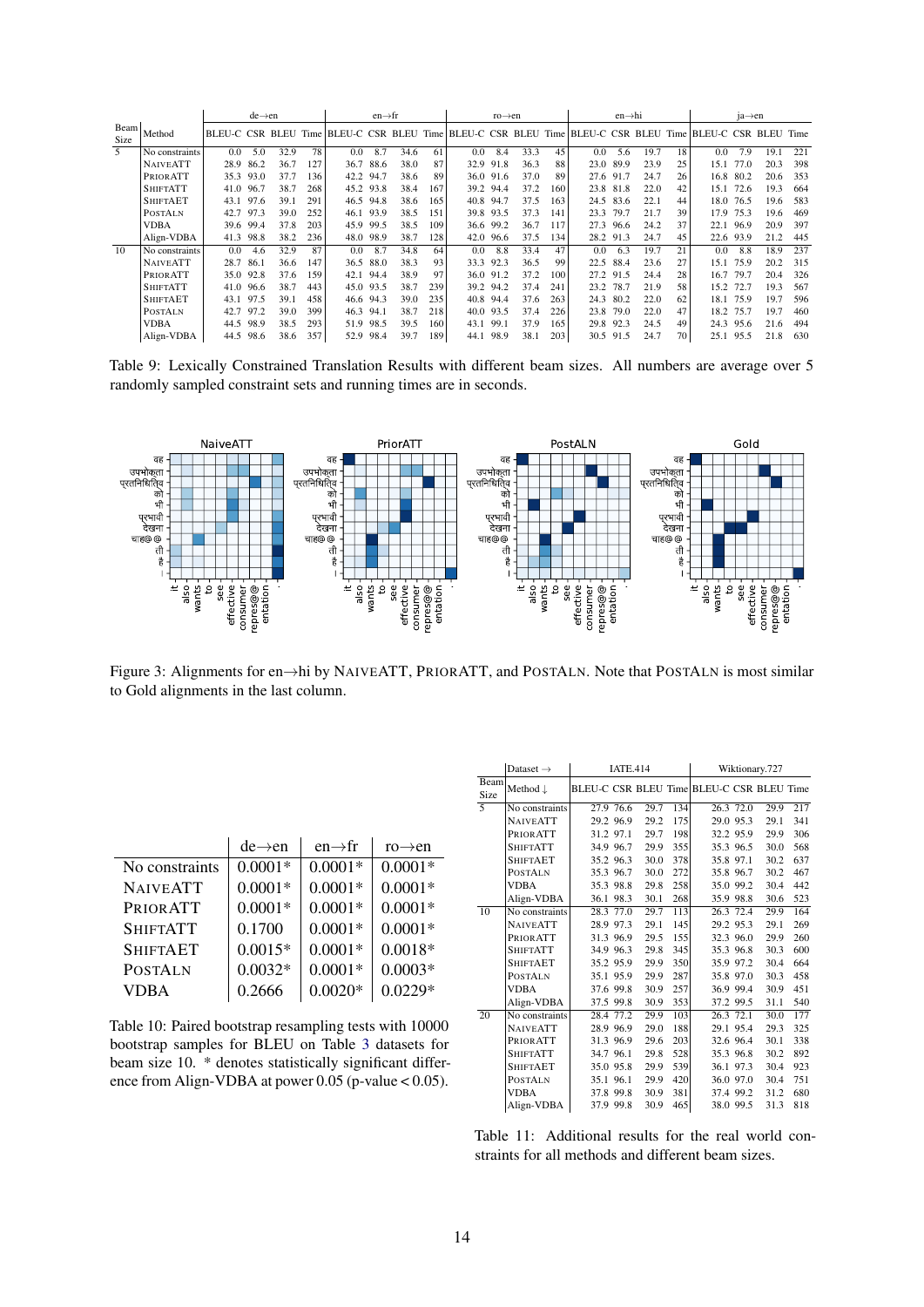<span id="page-14-1"></span>

|     | <b>Algorithm 2</b> $k$ -best extraction with argmax replacement decoding.                                                                     |
|-----|-----------------------------------------------------------------------------------------------------------------------------------------------|
|     | <b>Inputs:</b> A $k \times  V_T $ matrix of scores (for all tokens up to the currently decoded ones). k beam states.                          |
|     | 1: function SEARCH_STEP(beam, scores)                                                                                                         |
| 2:  | $\triangleright$ Best 2 tokens for each beam<br>$next\_toks$ , next_scores $\leftarrow$ ARGMAX_K(scores, k=2, dim=1)                          |
| 3:  | candidates $\leftarrow$ []                                                                                                                    |
| 4:  | for $0 \leq h < 2 \cdot k$ do                                                                                                                 |
| 5:  | candidate $\leftarrow$ beam[h//2]                                                                                                             |
| 6:  | candidate.tokens.append(next_toks[h//2, h%2])                                                                                                 |
| 7:  | candidate.scores $\leftarrow$ next_scores[h//2, h%2]                                                                                          |
| 8:  | candidates.append(candidate)                                                                                                                  |
| 9:  | $attention \leftarrow \text{ATTENTION}(candidates)$                                                                                           |
| 10: | aligned_ $x \leftarrow ARGMAX(attention, dim=1)$                                                                                              |
| 11: | for $0 \leq h < 2 \cdot k$ do                                                                                                                 |
| 12: | <b>if</b> aligned_x[h] $\in C_i^x$ for some <i>i</i> <b>and not</b> candidates[h].inprogress <b>then</b><br>$\triangleright$ Start constraint |
| 13: | candidates[h].inprogress $\leftarrow$ True                                                                                                    |
| 14: | candidates[h].constraintNum $\leftarrow i$                                                                                                    |
| 15: | candidates[h].tokenNum $\leftarrow 0$                                                                                                         |
| 16: | if candidates[h].inprogress then<br>$\triangleright$ Replace token with constraint tokens                                                     |
| 17: | candidates[h].tokens[-1] $\leftarrow$ constraints[candidates[h].constraintNum][candidates[h].tokenNum]                                        |
| 18: | candidates[h].tokenNum $\leftarrow$ candidates[h].tokenNum + 1                                                                                |
| 19: | if constraints[candidates[h].constraintNum].length == candidates[h].tokenNum then                                                             |
| 20: | $\triangleright$ Finish current constraint<br>candidates[h].inprogress $\leftarrow$ False                                                     |
| 21: | $candidates \leftarrow$ REMOVE_DUPLICATES(candidates)                                                                                         |
| 22: | $newBeam \leftarrow TOP_K(candidates)$                                                                                                        |
| 23: | return newBeam                                                                                                                                |

<span id="page-14-0"></span>

| <b>Dataset</b>  | <b>IATE.414</b> |                                |  | Wiktionary.727 |                                |  |  |
|-----------------|-----------------|--------------------------------|--|----------------|--------------------------------|--|--|
| Method          |                 | BLEU $\mu \pm 95\%$ CI p-value |  |                | BLEU $\mu \pm 95\%$ CI p-value |  |  |
| Align-VDBA      | 30.1            | $(30.0 \pm 1.7)$               |  | 30.6           | $(30.6 \pm 1.2)$               |  |  |
| No constraints  | 29.7            | $(29.7 \pm 1.7)$ 0.1059        |  | 29.9           | $(29.9 \pm 1.2)$ 0.0054*       |  |  |
| <b>NAIVEATT</b> | 29.2            | $(29.2 \pm 1.7)$ 0.0121*       |  | 29.1           | $(29.1 \pm 1.2)$ 0.0001*       |  |  |
| PRIOR ATT       | 29.7            | $(29.6 \pm 1.6)$ 0.0829        |  | 29.9           | $(29.8 \pm 1.2)$ 0.0041*       |  |  |
| <b>SHIFTATT</b> | 29.9            | $(29.8 \pm 1.6)$ 0.1827        |  | 30.0           | $(30.0 \pm 1.2)$ 0.0229*       |  |  |
| <b>SHIFTAET</b> | 30.0            | $(29.9 \pm 1.6)$ 0.2824        |  | 30.2           | $(30.2 \pm 1.2)$ 0.0588        |  |  |
| <b>POSTALN</b>  | 30.0            | $(30.0 \pm 1.6)$ 0.3813        |  | 30.2           | $(30.2 \pm 1.2)$ 0.0646        |  |  |
| <b>VDBA</b>     | 29.8            | $(29.7 \pm 1.6)$ 0.0849        |  | 30.4           | $(30.4 \pm 1.2)$ 0.0960        |  |  |

Table 12: Paired bootstrap resampling tests with 10000 bootstrap samples for BLEU on [Dinu et al.](#page-8-14) [\(2019\)](#page-8-14) datasets for beam size 5. \* denotes statistically significant difference from Align-VDBA at power 0.05 (pvalue  $< 0.05$ ).